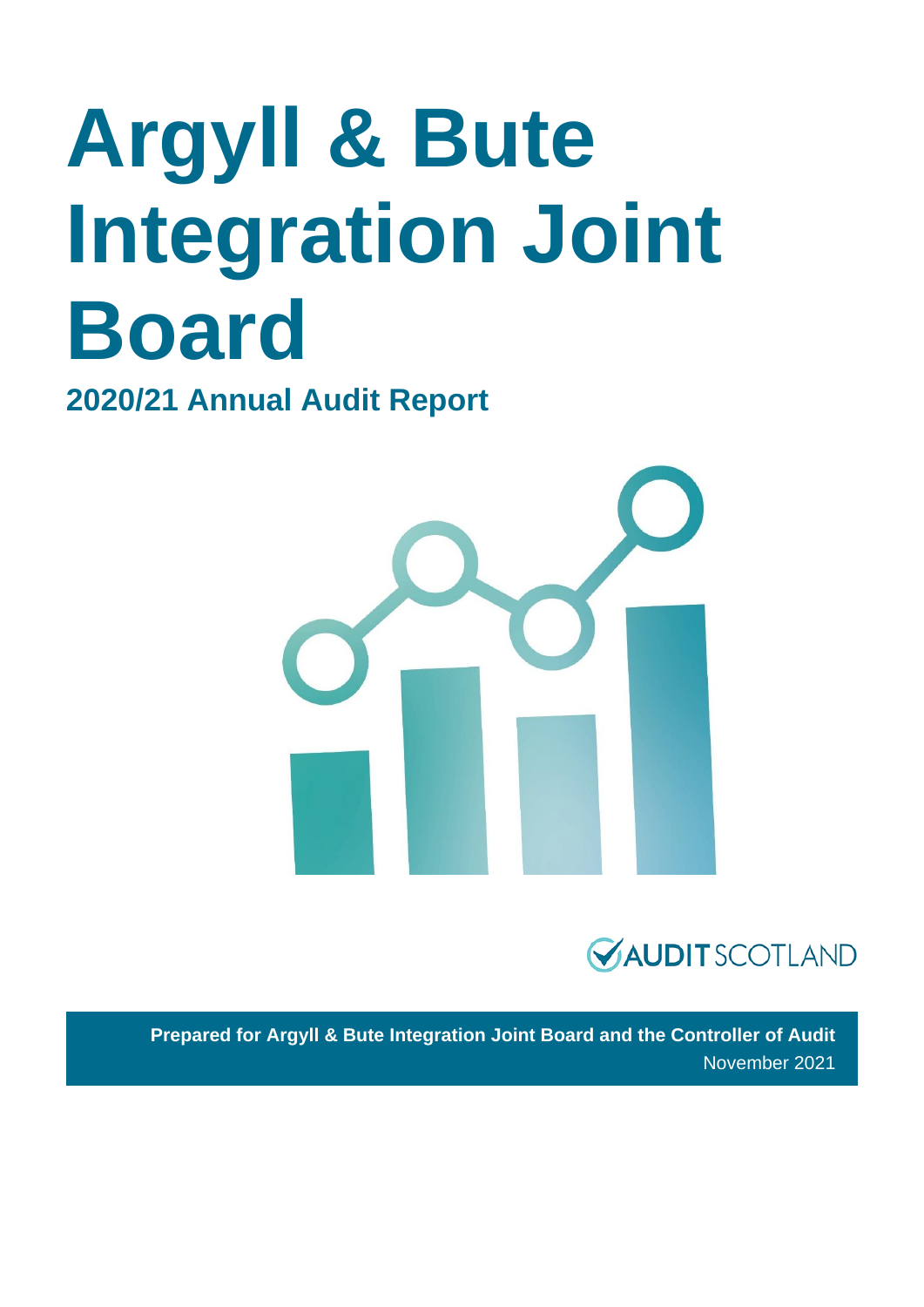### **Contents**

| Key messages                                | 3  |
|---------------------------------------------|----|
| Introduction                                | 4  |
| 1. Audit of 2020/21 annual accounts         | 6  |
| 2. Financial management and sustainability  | 9  |
| 3. Governance, transparency, and Best Value | 16 |
| <b>Appendix 1</b>                           | 19 |
| <b>Appendix 2</b>                           | 23 |
| <b>Appendix 3</b>                           | 26 |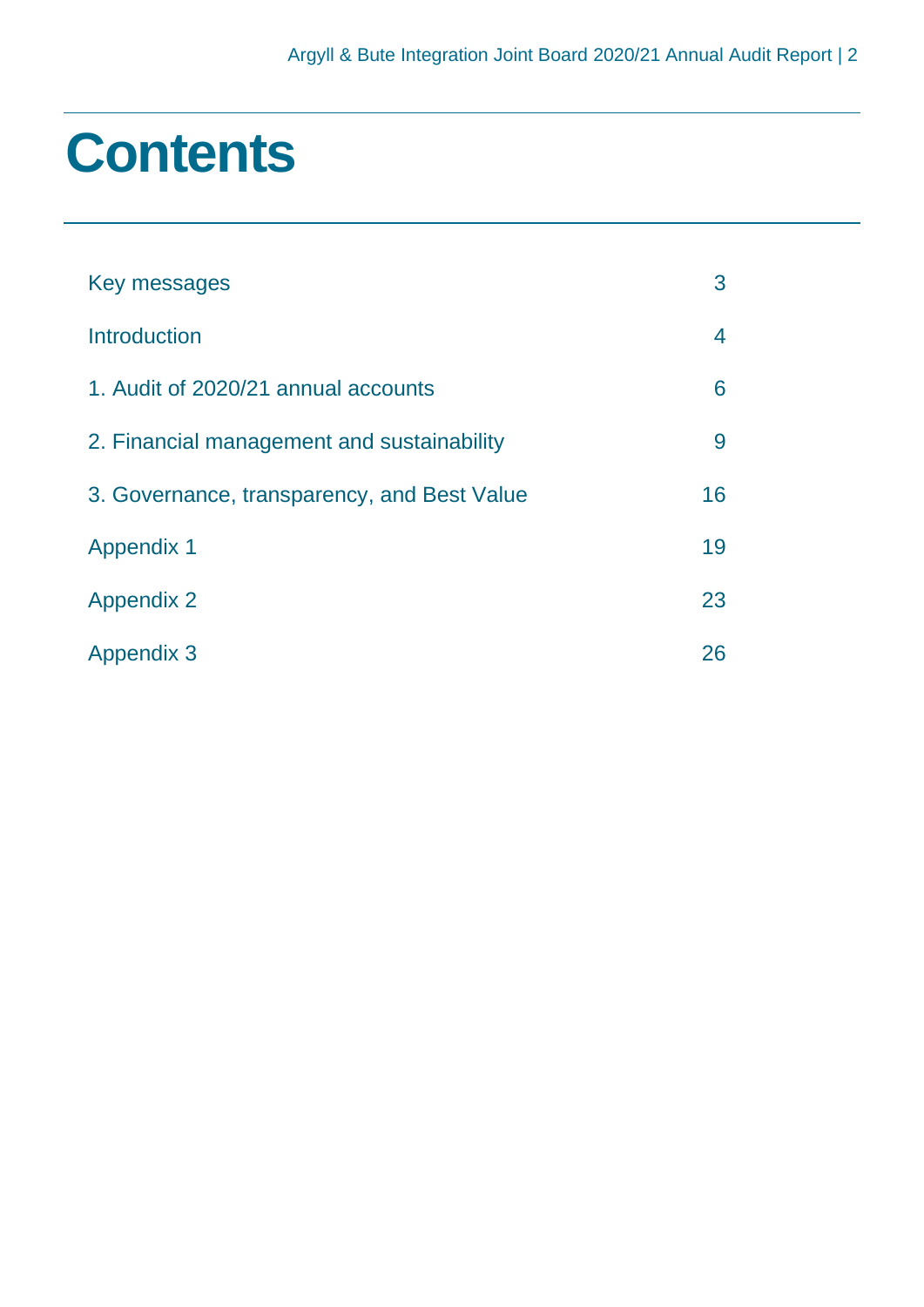### <span id="page-2-0"></span>**Key messages**

#### **2020/21 annual report and accounts**

**1** Our audit opinions on the annual accounts of the Argyll & Bute Integration Joint Board (the IJB) are unmodified.

#### **Financial management and sustainability**

- **2** The IJB has appropriate and effective financial management arrangements in place and returned an underspend of £1.089 million against a budgeted breakeven outturn. This was partly due to the receipt of Scottish Government support for all additional Covid-19 costs.
- **3** Medium-term financial plans have been developed for the period 2022/23 to 2024/25 and the IJB has identified a budget deficit of £19.382 million over this period. The organisation recognises that it continues to face challenges delivering savings targets. The IJB recognises that the Scottish Government is planning to increase funding to the Health and Social Care Sector.

#### **Governance, Transparency and Best Value**

- **4** The IJB has appropriate governance arrangements in place that support the scrutiny of decisions by the Board. Governance arrangements operating throughout the Covid-19 pandemic have been appropriate and operated effectively.
- **5** The IJB has put in place appropriate arrangements to demonstrate the achievement of Best Value.
- **6** Performance indicators and associated targets have been under review to ensure they reflect the impact of Covid-19 on methods of service delivery and the associated outcomes. The IJB should continue to regularly review these arrangements, to ensure key indicators remain appropriate.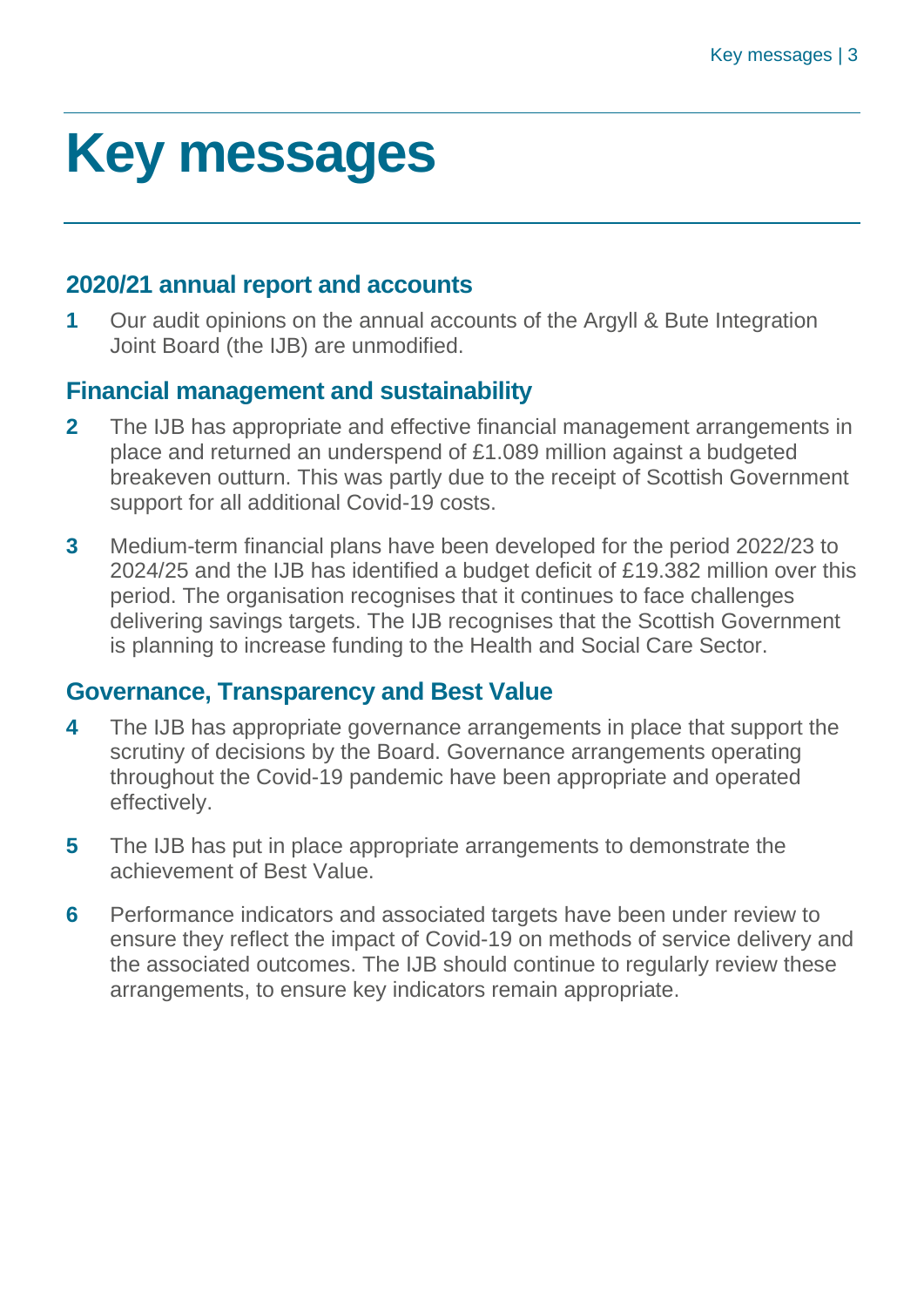### <span id="page-3-0"></span>**Introduction**

**1.** This report summarises the findings from our 2020/21 audit of the Argyll & Bute Integration Joint Board (the IJB).

**2.** The scope of our audit was set out in our Annual Audit Plan presented to the Audit and Risk Committee meeting on 20 April 2021. This report comprises the findings from:

- an audit of the IJB's 2020/21 annual accounts
- consideration of the four audit dimensions that frame the wider scope of public audit set out in the [Code of Audit Practice 2016.](http://www.audit-scotland.gov.uk/report/code-of-audit-practice-2016)

**3.** The global coronavirus pandemic has had a considerable impact on the IJB and its partner bodies during 2020/21. This has had significant implications for services, sickness absence levels and planned projects and initiatives. Risks related to the pandemic were included in our Annual Audit Plan, and we have adapted our planned audit work to address any new emerging risks.

#### **Adding value through the audit**

**4.** We add value to the IJB, through audit, by:

- having regular dialogue with senior officers as the strategic and operational impact of Covid-19 developed
- sharing learning from our experiences working with other bodies and agreed a clear, no surprises, approach for the remote audit of the 2020/21 accounts
- making use of remote working to meet the revised statutory deadline of 30 November 2021 for audited annual accounts
- identifying and providing insight on significant risks, and making clear and relevant recommendations
- sharing intelligence and good practice through our national reports [\(Appendix 3\)](#page-25-0) and good practice guides.

**5.** In doing so, we aim to help the IJB promote improved standards of governance, better management and decision making and more effective use of resources.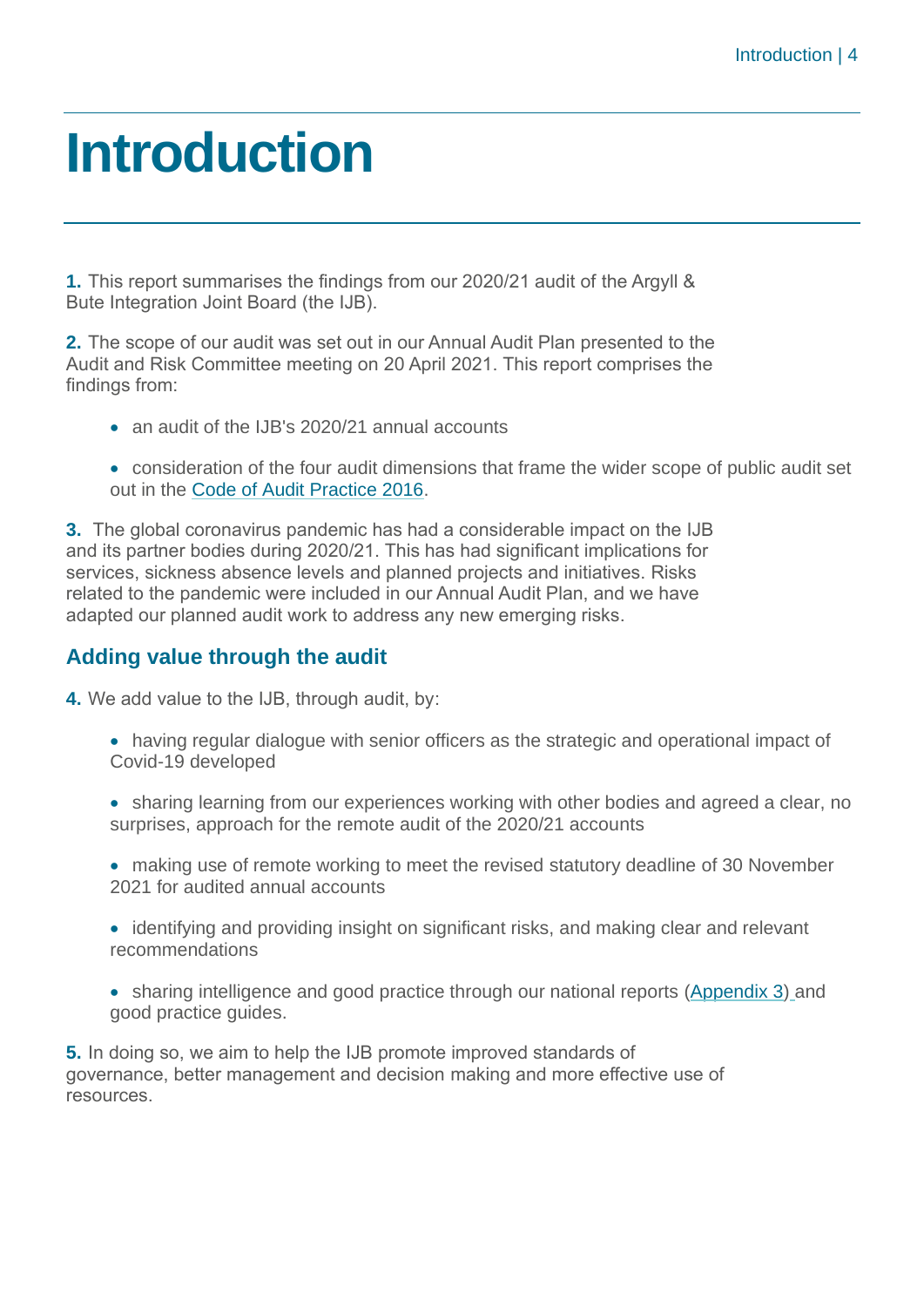#### **Responsibilities and reporting**

**6.** The IJB has primary responsibility for ensuring the proper financial stewardship of public funds. This includes preparing annual accounts that are in accordance with proper accounting practices. The IJB is also responsible for compliance with legislation, and putting arrangements in place for governance, propriety and regularity that enable it to successfully deliver its objectives.

**7.** Our responsibilities, as independent auditor appointed by the Accounts Commission, are established by the Local Government (Scotland) Act 1973, the Code of Audit Practice and supplementary guidance, and International Standards on Auditing in the UK. As public sector auditors, we give independent opinions on the annual accounts. Additionally, we conclude on the appropriateness and effectiveness of the performance management arrangements, the suitability and effectiveness of corporate governance arrangements, and the financial position and arrangements for securing financial sustainability.

**8.** Further details of the respective responsibilities of management and the auditor can be found in the Code of Audit Practice and supplementary guidance.

**9.** This report raises matters from our audit. Weaknesses or risks identified are only those which have come to our attention during our normal audit work and may not be all that exist. Communicating these does not absolve management from its responsibility to address the issues we raise and to maintain adequate systems of control.

**10.** Our Annual Audit Report contains an agreed action plan at [Appendix 1.](#page-18-0) It sets out specific recommendations, responsible officers, and dates for implementation. It also includes outstanding actions from last year and progress against these.

#### **Auditor Independence**

**11.** Auditors appointed by the Accounts Commission or Auditor General must comply with the Code of Audit Practice and relevant supporting guidance. When auditing the financial statements, auditors must comply with professional standards issued by the Financial Reporting Council and those of the professional accountancy bodies.

**12.** We can confirm that we comply with the Financial Reporting Council's Ethical Standard. We can also confirm that we have not undertaken any nonaudit related services and therefore the 2020/21 audit fee of £27,330, as set out in our Annual Audit Plan, remains unchanged. We are not aware of any relationships that could compromise our objectivity and independence.

**13.** This report is addressed to both the IJB and the Controller of Audit and will be published on Audit Scotland's website [www.audit-scotland.gov.uk](http://www.audit-scotland.gov.uk/) in due course. We would like to thank all management and staff who have been involved in our work for their co-operation and assistance during the audit.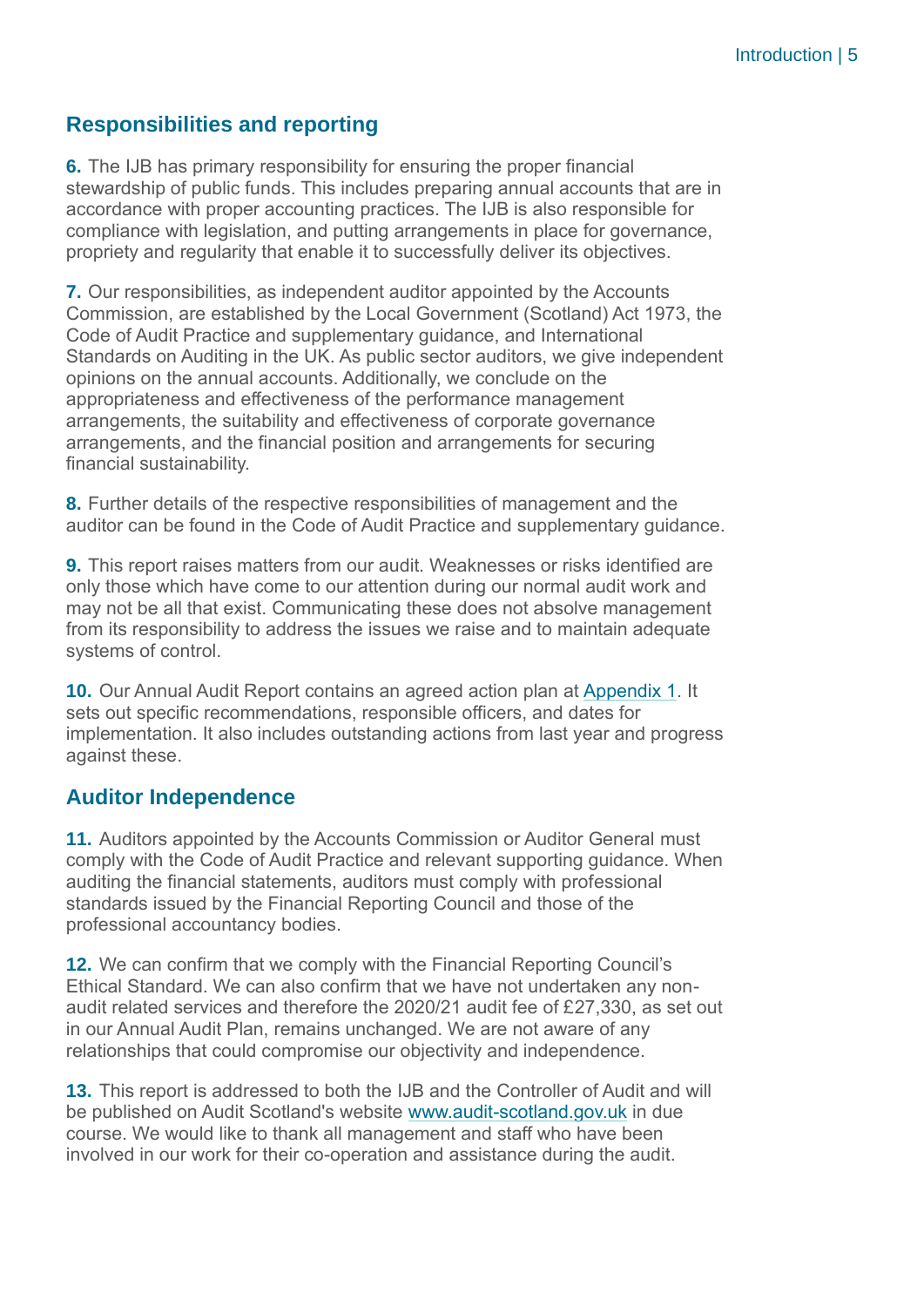## <span id="page-5-0"></span>**1. Audit of 2020/21 annual accounts**

The principal means of accounting for the stewardship of the resources and performance.

### **Main judgements**

Our audit opinions on the annual accounts of the IJB are unmodified.

#### **Our audit opinions on the annual accounts of the IJB are unmodified**

**14.** The annual accounts for the year ended 31 March 2021 were approved by the IJB on 24 November 2021. As reported in the independent auditor's report:

- the financial statements give a true and fair view of the state of affairs of the IJB and its income and expenditure for the year and were properly prepared in accordance with the financial reporting framework.
- the management commentary, the audited part of the remuneration report, and the annual governance statement were all consistent with the financial statements and properly prepared in accordance with proper accounting practices.

#### **The Covid-19 pandemic had a limited impact on audit evidence**

**15.** The completeness and accuracy of accounting records and the extent of information and explanations that we required for our audit were not affected by the Covid-19 pandemic. The working papers provided to support the accounts were of a good standard and the audit team received support from finance staff which helped ensure the final accounts audit process ran smoothly.

#### **The annual accounts were signed off in line with timescales permitted to reflect Covid-19**

**16.** As a result of the continuing impact of Covid-19, the submission deadline for IJBs' audited annual accounts and annual audit reports have been extended to 30 November 2021.

**17.** The unaudited annual accounts were received in line with our agreed audit timetable on 29 June 2021. This allowed us to sign off the annual accounts in line with the revised timescales.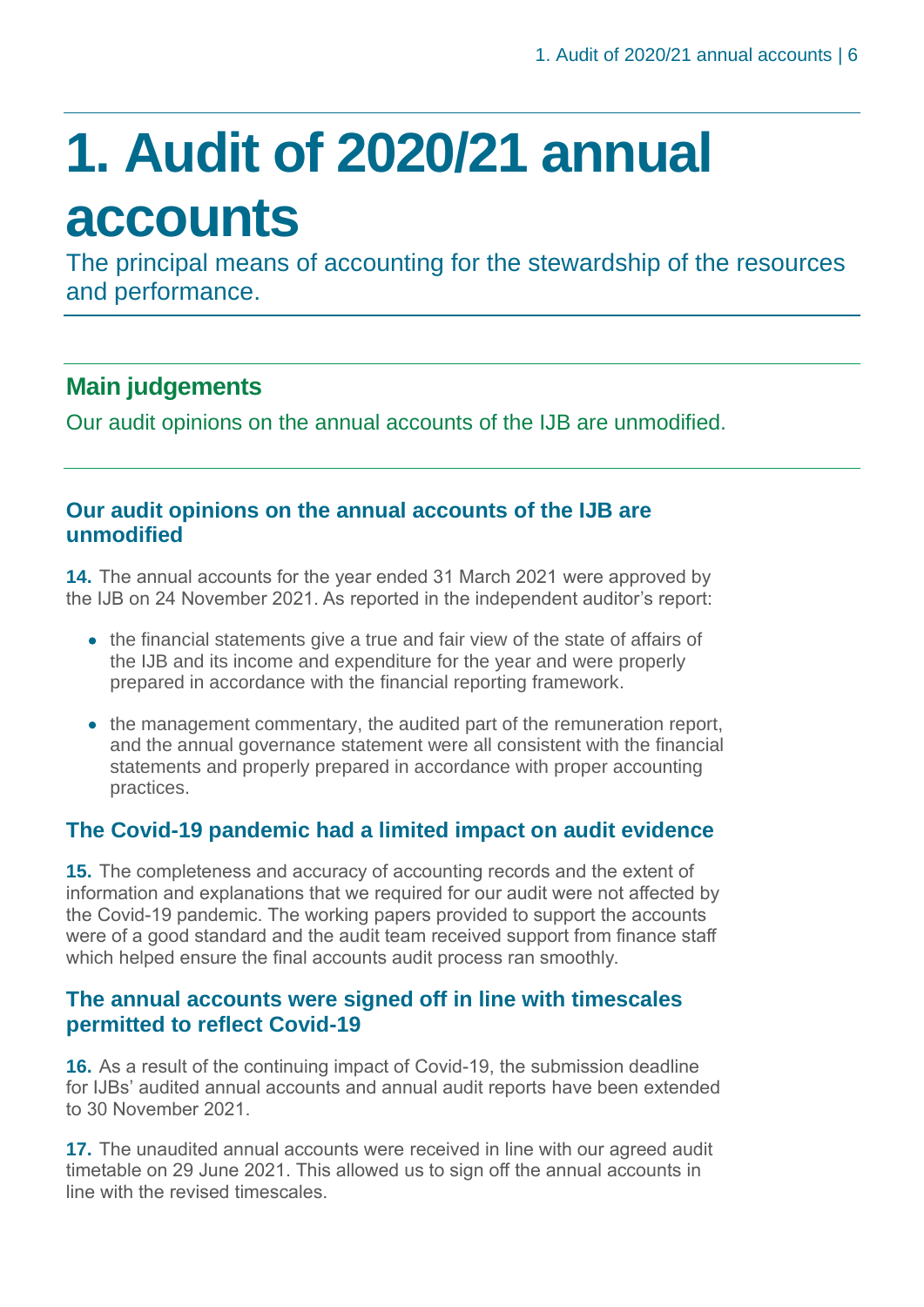#### **Overall materiality is £5.9 million**

**18.** We apply the concept of materiality in both planning and performing the audit and in evaluating the effect of any identified misstatements on the audit. We identify a benchmark on which to base overall materiality such as gross expenditure and apply what we judge to be the most appropriate percentage level for assessing materiality values.

**19.** The determination of materiality is based on professional judgement and is informed by our understanding of the entity and what users are likely to be most concerned about in the financial statements. In assessing performance materiality, we have considered factors such as our findings from previous audits, any changes in business processes and the entity's control environment including fraud risks.

**20.** Our initial assessment of materiality was carried out during the planning stage of the audit. We reviewed this assessment on receipt of the unaudited annual accounts and concluded it remained appropriate. Our 2020/21 materiality levels are summarised in [Exhibit 1.](#page-6-0)

#### <span id="page-6-0"></span>**Exhibit 1 Materiality values**

| <b>Materiality level</b> | <b>Amount</b> |
|--------------------------|---------------|
| Overall materiality      | £5.9 million  |
| Performance materiality  | £4.1 million  |
| Reporting threshold      | £250 thousand |

Source: *Audit Scotland*

#### **Appendix 2 identifies the main risks of material misstatement and our audit work to address these**

**21.** [Appendix 2](#page-22-0) provides our assessment of risks of material misstatement in the annual accounts and any wider audit dimension risks. These risks influence our overall audit strategy, the allocation of staff resources to the audit, and indicate how the efforts of the audit team are directed. [Appendix 2](#page-22-0) also identifies the work we undertook to address these risks and our conclusions from this work.

**22.** We have no issues to report from our work on the risks of material misstatement.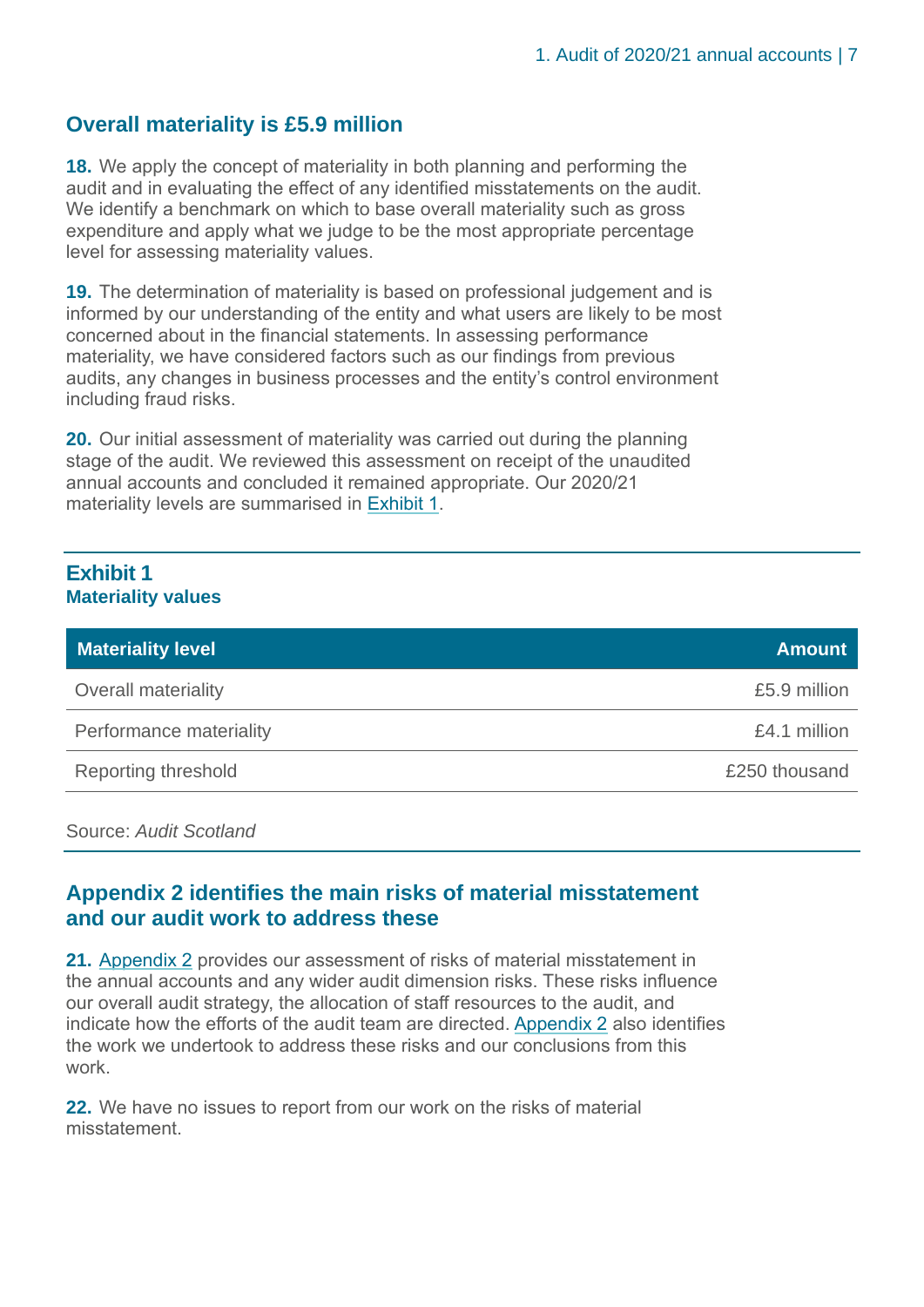#### **We have no significant findings or misstatements to report on the annual accounts**

**23.** International Standard on Auditing (UK) 260 requires us to communicate significant findings from the audit to those charged with governance, including our view about the qualitative aspects of the IJB's accounting practices covering accounting policies, accounting estimates and financial statements disclosures.

**24.** The accounts provided for audit were of a good standard. We have no significant findings to report, and we identified no misstatements that exceeded our reporting threshold. Our audit identified a small number of presentational issues, that were accepted by management and adjusted in the audited accounts.

#### **Prior year recommendations are in progress**

**25.** The IJB's progress in implementing our prior year audit recommendations has been mixed and challenges still exist. Understandably, progress against some recommendations has been disrupted by Covid-19 and we will carry these matters forward to our audit for 2021/22. For actions not yet implemented, revised responses and timescales have been agreed with management, and are set out in [Appendix 1.](#page-18-0)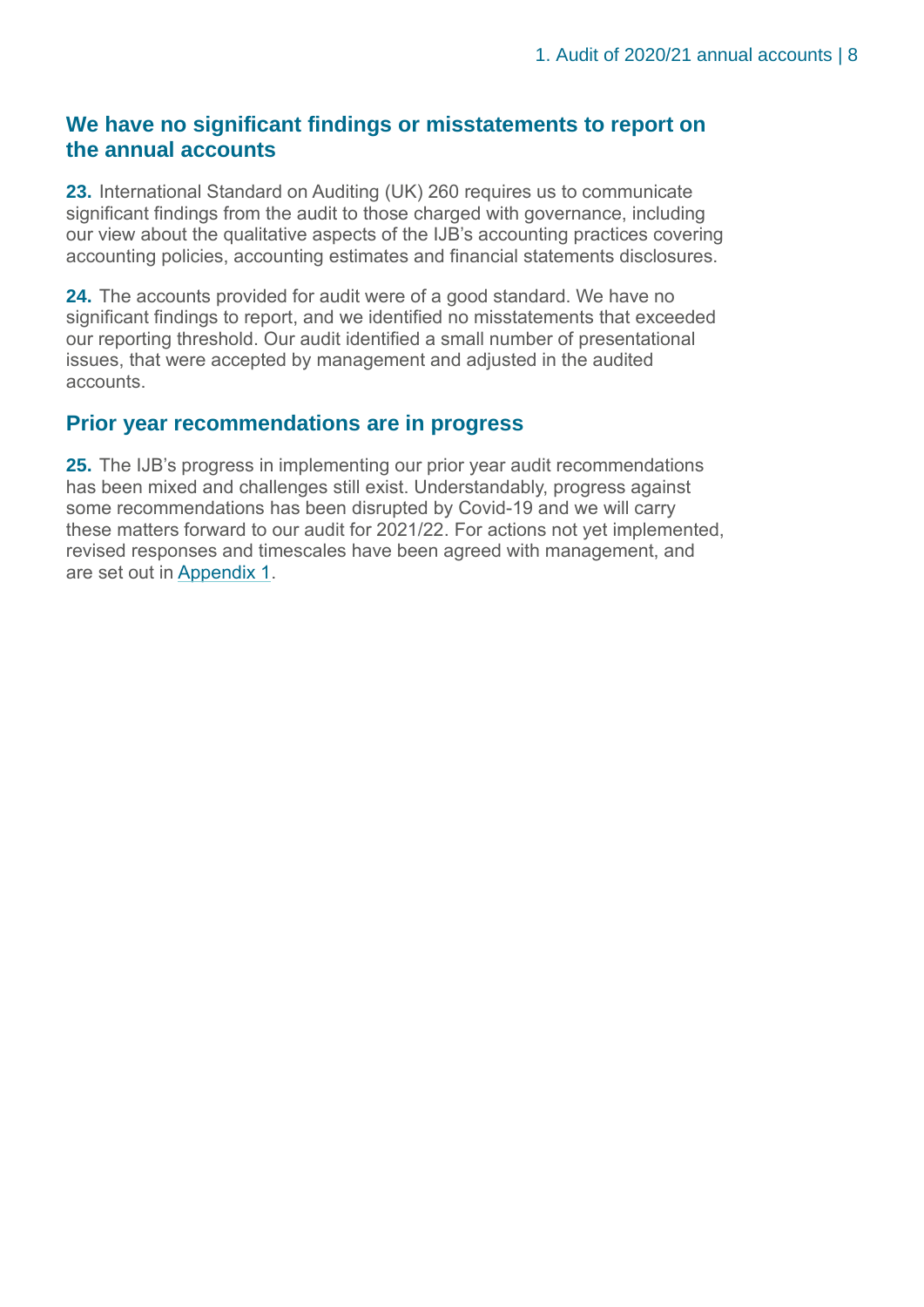### <span id="page-8-0"></span>**2. Financial management and sustainability**

Financial management is about financial capacity, sound budgetary processes and whether the control environment and internal controls are operating effectively.

### **Main judgements**

The IJB has appropriate and effective financial management arrangements in place and returned an underspend of £1.089 million against a budgeted breakeven outturn. This was partly due to the receipt of Scottish Government support for all additional Covid-19 costs.

Medium-term financial plans have been developed for the period 2022/23 to 2024/25 and the IJB has identified a budget deficit of £19.382 million over this period. The organisation recognises that it continues to face challenges delivering savings targets. The IJB also recognises that the Scottish Government is planning to increase funding to the Health and Social Care Sector in the coming year and anticipates that this will help alleviate some of the cost and demand pressures in the system.

#### **Financial management and reporting arrangements are effective and allow members and officers to scrutinise the budget effectively**

**26.** Comprehensive budget monitoring reports are reported to the Board and the Finance and Policy Committee. These contain information on the year-todate financial position, forecast outturn for the year, variance analysis with explanations, progress in delivering savings and significant financial risks. The reports contain enough detailed information to enable members to carry out effective scrutiny and challenge of the IJB's finances.

**27.** The content of the budget monitoring reports was regularly updated to reflect the financial impact of Covid-19. Additional income received and expenditure incurred as a result of Covid-19 were clearly detailed in the budget monitoring reports. This ensured the board were aware of how Covid-19 impacted on the overall financial position and outturn.

**28.** Senior management and members receive regular and accurate financial information on the IJB's financial position and have concluded the IJB has appropriate budget monitoring arrangements in place.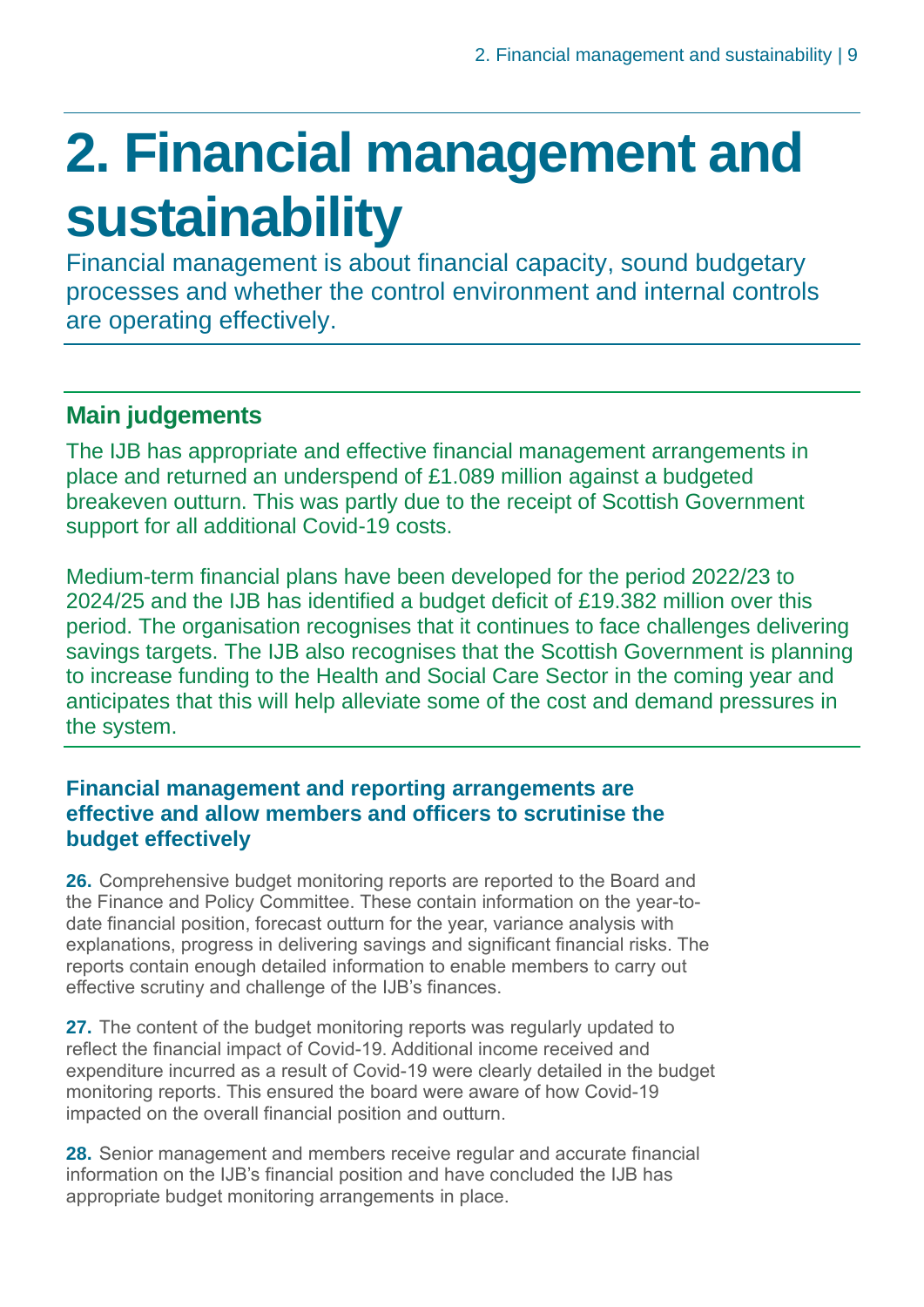#### **The IJB set a balanced budget for 2020/21 budget including planned savings to address the identified funding gap**

**29.** The IJB considered its 2020/21 budget on 25 March 2020. Adjustments were made to the budget to reflect additional funding streams and commitments. The budget was initially completed with a high level of uncertainty due to the Covid-19 pandemic. Budgeted total income and expenditure for the year were respectively £286.306 million and £291.668 million, giving a budget gap before savings of £5.362 million.

**30.** Management/operational savings proposals totalling £4.157million had been approved by the IJB on 29 January 2020. These were amended by £0.055 million and the new total of £4.212 million was presented to the IJB meeting on 25 March 2020 along with an additional £1.493 million of policy savings to give total proposed savings of £5.705 million.

**31.** At the meeting the savings proposals of £5.705 million were further revised to £5.680 million and offset by further investment of £0.318 million to give a proposed balanced budget for 2020/21.

**32.** A budget consultation was carried out in respect of proposed policy savings and the results of this consultation were presented to the IJB. Equality Impact Assessments (EQIAs) were also carried out for all policy savings and also presented to the IJB.

**33.** The forecast outturn position for 2020/21 as at 31 July 2020 was an overspend of £2.964 million. In accordance with the Integration Scheme, whenever an overspend is identified, the Chief Officer and Chief Financial Officer are required to identify the cause and prepare a financial recovery plan to return to a break-even position.

**34.** An in-year financial recovery plan was required, and this was approved at the meeting of the IJB on 16 September 2020. The plan was based mainly on expected Covid-19 financial support from Scottish Government and some additional delivery against the savings targets.

#### **The IJB reported an underspend in 2020/21**

**35.** The impact on public finances of the Covid-19 pandemic has been unprecedented, which has necessitated both the Scottish and UK governments providing substantial additional funding for public services as well as support for individuals, businesses, and the economy. It is likely that further financial measures will be needed and that the effects will be felt well into the future.

**36.** The IJB does not have any assets, nor does it directly incur expenditure or employ staff, other than the Chief Officer and Chief Finance Officer. All funding and expenditure for the IJB is incurred by partner bodies and processed in their accounting records.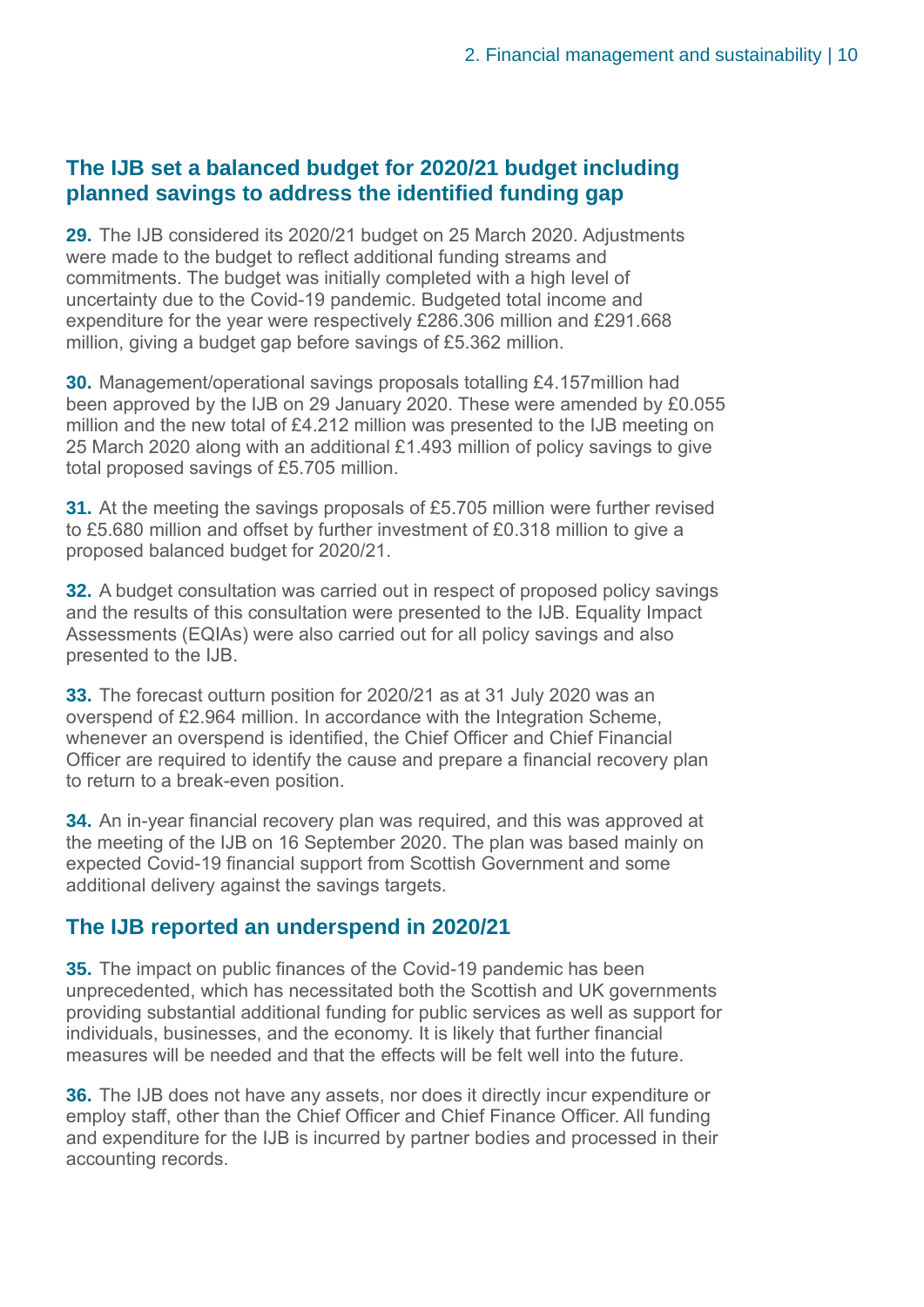Prior to 2020/21, the IJB had failed to deliver a balanced budget for some time. Budgets were overspent by £6.681 million in 2018/19 and by £1.165 million in 2019/20.

**37.** The IJB returned an underspend of £1.089 million against a budgeted breakeven position for 2020/21 [\(Exhibit 2\)](#page-10-0). This underspend was achieved based on the in-year financial recovery plan.

#### <span id="page-10-0"></span>**Exhibit 2 Performance against budget**

| <b>IJB budget summary</b>    | <b>Budget</b><br>£m | <b>Actual</b><br>£m | <b>Variance</b><br>£m |
|------------------------------|---------------------|---------------------|-----------------------|
| NHS Highland                 | 223.110             | 222.926             | (0.183)               |
| Argyll & Bute Council        | 76.635              | 75.729              | (0.906)               |
| <b>Total Net Expenditure</b> | 299.755             | 298.655             | (1.089)               |

Source: Argyll and Bute Integration Joint Board

**38.** There were a number of contributing factors to the underspend including

- vacant posts
- reduced non-pay expenditure due to suspension of services and reduced activity (this was partly offset by a shortfall income from charges to other health boards, again as a result of the Covid-19 pandemic)
- unspent funding in budget reserves which does not meet the criteria for earmarking.

**39.** Scottish Government provided the IJB with financial support for Covid-19 related costs including support for savings which were not fully delivered in recognition of the impact of the pandemic. This additional support contributed greatly in the IJB returning an overall underspend for the year.

**40.** In total funding of £15.760 million was received in respect of Covid-19 from Scottish Government in 2020/21. Of this amount, £2.750 million was carried forward into 2021/22 as earmarked reserves to comply with the spending conditions specified by Scottish Government. The £1.089 million surplus shown in the accounts is after this transfer to reserves.

**41.** A report was presented to the IJB meeting on 16 June 2021, outlining the Covid-19 costs which were incurred in 2020/21. This included details on all year end accruals. It also included information on the Covid-19 funding income and the impact on reserves.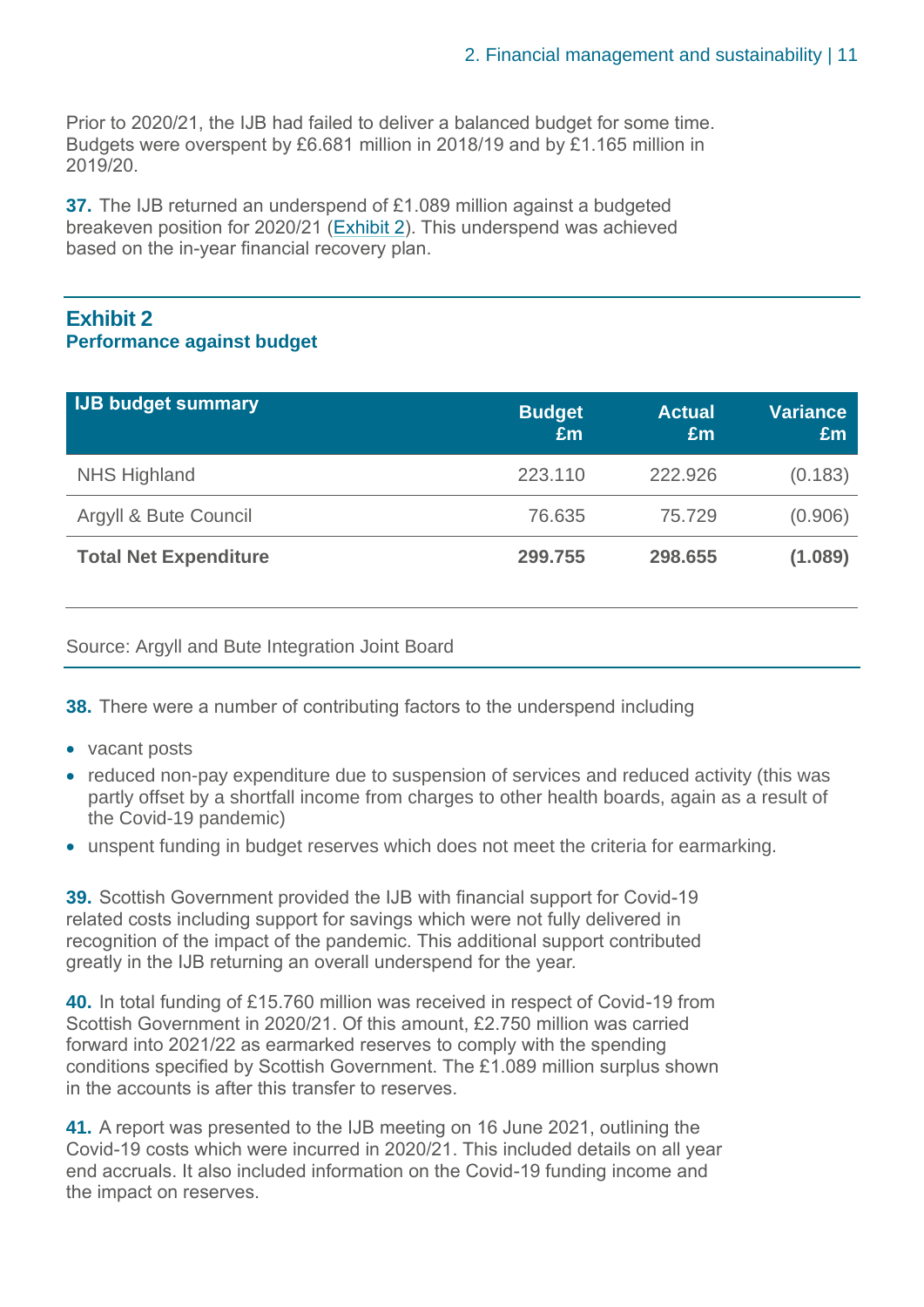#### **The IJB has a medium-term financial plan but is yet to develop a longer-term plan**

**42.** Medium and longer-term planning is an important element of good financial management. The IJB has developed a medium-term budget outlook plan covering a three-year period (2022/23 to 2024/25). This report was considered by the IJB at its meeting on 16 June 2021.

**43.** The plan includes assumptions about future inflation levels, funding and cost and demand pressures. It also sets out the financial position under three different scenarios i.e., best case, mid-range, and worst case. The medium-term outlook does not reflect any implications of Covid-19 costs and assumes that these costs will continue to be met with funding from Scottish Government. The IJB receive regular updates advising them of any revisions to the budget outlook.

**44.** The IJB has not developed any longer-term plans which go beyond 2024/25. Management have acknowledged that consideration should be given to the longer-term and its likely to become more difficult in the future to distinguish between Covid-19 and non-Covid-19 related activity.

**45.** Management believe that this combined with considerable uncertainties about future funding would render longer-term forecasts unreliable and would not be a sound basis for making decisions. Therefore, medium-term financial planning is considered appropriate for the IJB at present and longer-term financial planning is an aspiration, dependent to some extent upon increased certainty in respect of future funding for the sector.

#### **The IJB is forecasting an overspend against budget in 2021/22**

**46.** The IJB approved a balanced budget for 2021/22 at its meeting on 31 March 2021. The budget gap for 2021/22 within the mid-range scenario was £4.134 million. Savings were identified in order to deliver a balanced budget. These savings included an investment in financial sustainability of £0.517 million.

**47.** The budget monitoring report presented to the Finance and Policy Committee on 24 September 2021 shows a year-to-date overspend of £0.500 million in the period to 31 August 2021 and a forecast overspend of £0.990 million for 2021/22.

**48.** As soon as an overspend is predicted the Chief Officer and Chief Financial Officer are required to identify the cause of the forecast overspend and prepare a financial recovery plan. An overspend was first identified in the budget monitoring report presented to Finance and Policy Committee on 27 August 2021.

**49.** The recovery plan was formally approved at the meeting of the IJB on 15 September 2021.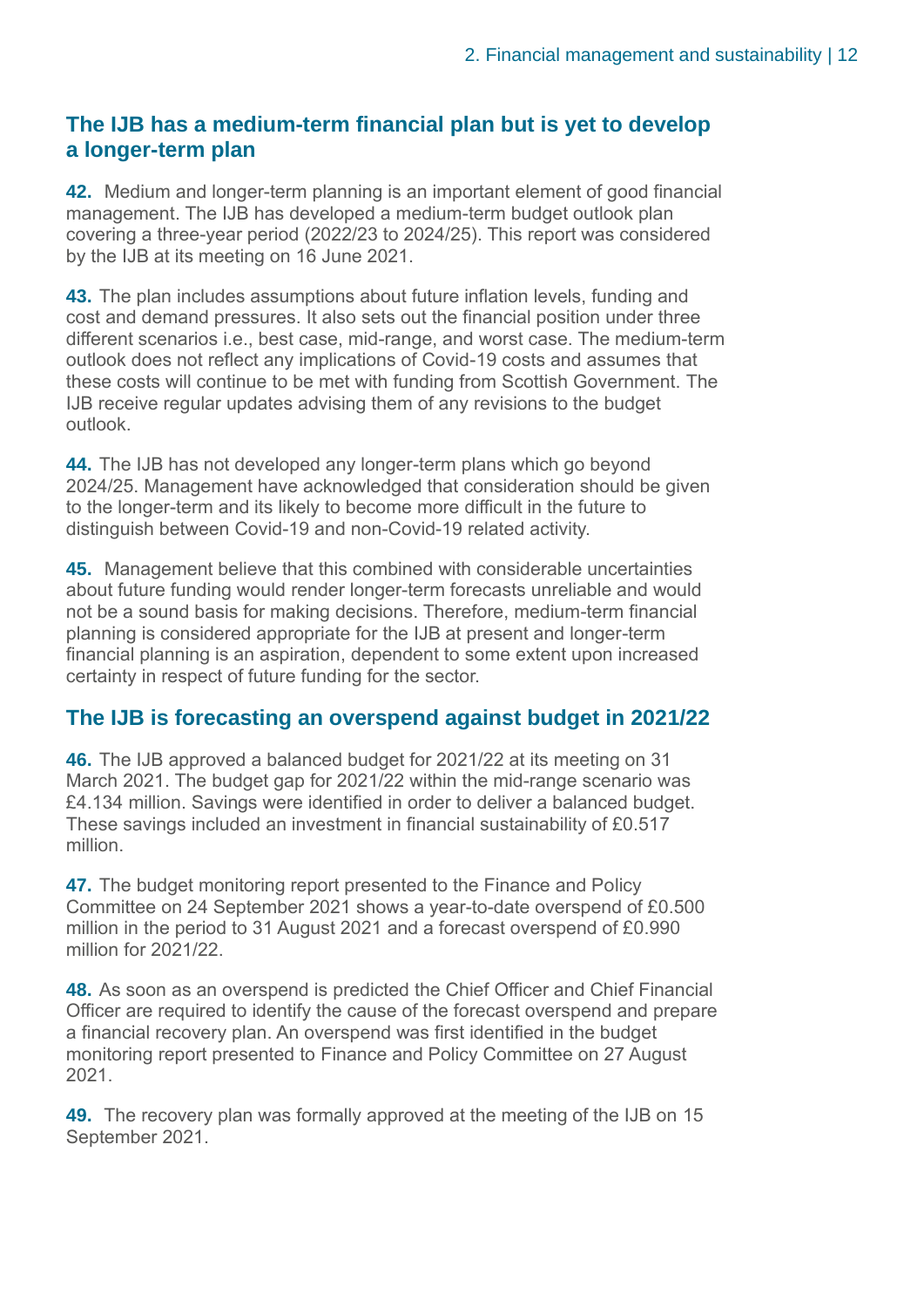#### **Significant budget gaps in 2022/23 to 2024/25**

**50.** The medium-term budget outlook (2022/23 to 2024/25) was updated and presented to the IJB at its meeting in June 2021. A significant budget gap was identified over the next three years [\(Exhibit 3\)](#page-12-0).

#### <span id="page-12-0"></span>**Exhibit 3 Medium-term outlook**

|                   | 2022/23<br>£m | 2023/24<br>£m | 2024/25<br>£m |
|-------------------|---------------|---------------|---------------|
| Best case         | (2.196)       | (3.027)       | (3.878)       |
| Mid-Range         | 2.371         | 6.316         | 10.695        |
| <b>Worst Case</b> | 9.181         | 18.600        | 28.367        |

Source: Argyll and Bute Integration Joint Board

**51.** In the mid-range scenario, the IJB budget gap estimated over the three-year period 2022/23 to 2024/25 is £19.382 million with a gap of £2.371 million in 2022/23. It is recognised that there is significant uncertainty in respect of future resource allocations to the HSCP at present.

**52.** Looking further ahead the IJB is facing significant budget challenges assuming a mid-range (most likely) scenario as illustrated in [Exhibit 3.](#page-12-0) It is important therefore that, in future years, the IJB does take action to operate within planned budgets and deliver required savings. The transformation and savings programme is the main way in which the IJB seeks to balance its financial position.

#### **Savings targets remaining challenging for the IJB**

**53.** Savings are vital in ensuring that any budget gaps are bridged, and financial balance is maintained. In order to balance planned expenditure with the resources delegated to it, the IJB has consistently set ambitious savings targets in recent years. The IJB has failed to achieve the planned level of recurring savings in full. However, significant progress has been made in delivering efficiencies and improving the governance and reporting in respect of the savings and transformation programme. In 2020/21 there was a shortfall in savings delivery of £2.649 million which was covered in full by Scottish Government Covid-19 support.

**54.** As at the end of July 2021, £4.212 million of the £9.335 million savings target had been achieved. This is around 45% of the target. It is forecast that £7.328 million in savings will be delivered in 2021/22 (78%). However, a remaining shortfall of £2.007 million in savings is forecast for 2021/22.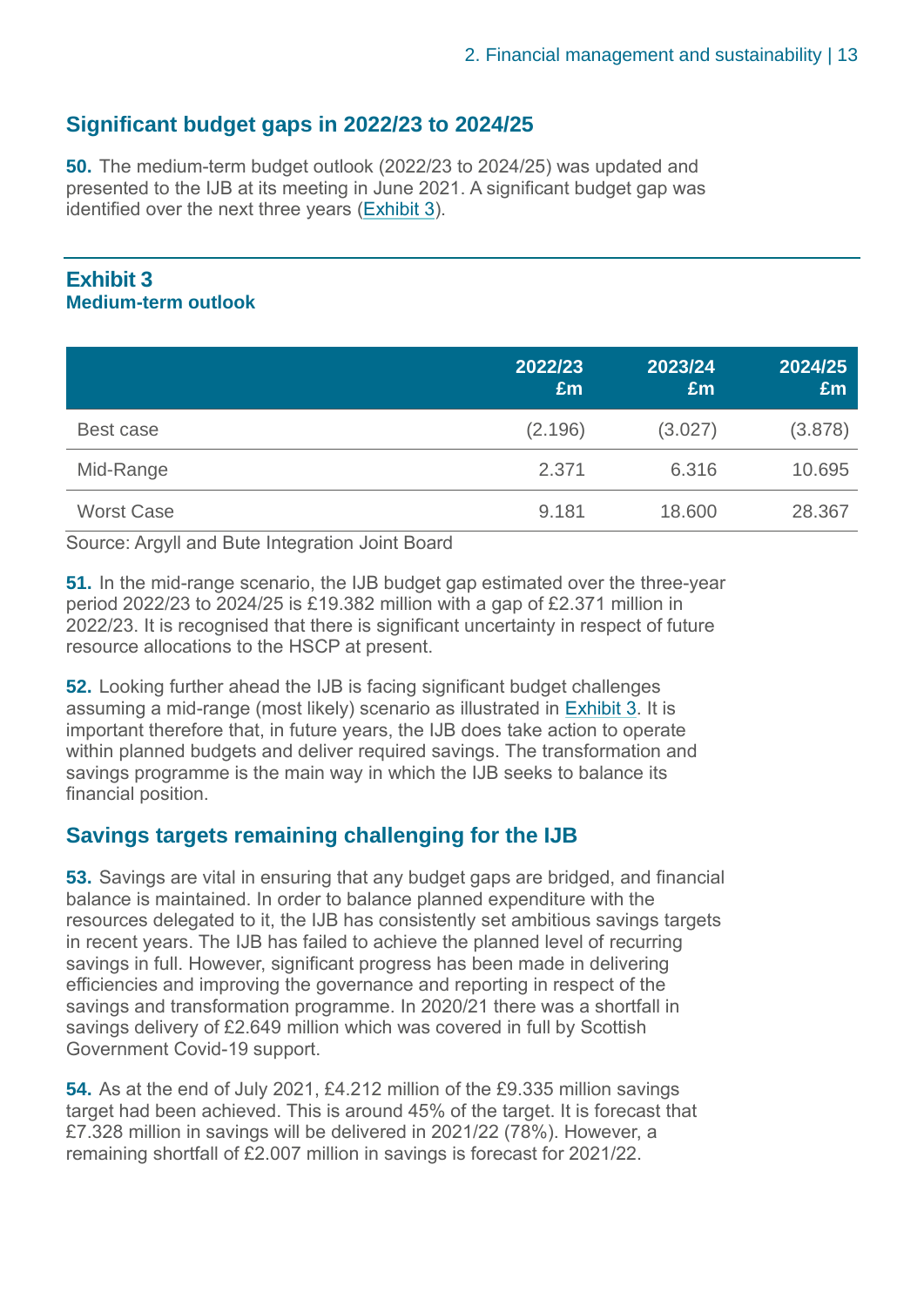**55.** Management have recognised that slippage within the savings programme is contributing to the forecast overspend against budget detailed previously in paragraph 47.

**56.** It is crucial that efforts to deliver the agreed savings are continued. In 2020/21 undelivered savings were met by Scottish Government support and this may not be the case for future years.

#### **Recommendation 1**

Reinforce and reiterate the need to maintain financial discipline across all service areas to support measures aimed at managing expenditure and bringing financial performance into recurring balance.

#### **The underspend of £1.089 million was repaid to Argyll and Bute Council**

**57.** In line with approved Scheme of Integration, Argyll and Bute Council has allocated additional funding to the IJB to cover year-end deficits over the last three financial years. An agreed repayment plan was put in place over a fouryear period for the IJB to repay this additional funding. During 2020/21, £1.500 million was repaid by the IJB to the Council as part of the planned funding arrangements for the year and in line with the repayment plan.

**58.** The Council had previously agreed with the IJB, that in the event of the IJB returning an underspend in 2020/21 or any future years, that the Council will seek earlier repayment of outstanding debts. Therefore, an additional £1.089 million was repaid based on the year end outturn position of the IJB and this means that the 2017/18 overspend has now been fully repaid ahead of schedule.

**59.** Following the confirmation of the underspend for 2020/21. The Council's Policy & Resources Committee considered and agreed the repayment profile at its meeting in May 2021. The profile of remaining payments is detailed in [Exhibit](#page-13-0)  [4.](#page-13-0)

#### <span id="page-13-0"></span>**Exhibit 4 Repayment of overspend to Argyll and Bute Council**

|         | <b>Repayment</b><br>2018/19<br><b>Overspend</b><br>£m | <b>Repayment</b><br>2019/20<br><b>Overspend</b><br>£m | <b>Total</b><br><b>Repayment</b><br>£m |
|---------|-------------------------------------------------------|-------------------------------------------------------|----------------------------------------|
| 2021/22 | 0.200                                                 |                                                       | 0.200                                  |
| 2022/23 | 0.900                                                 |                                                       | 0.900                                  |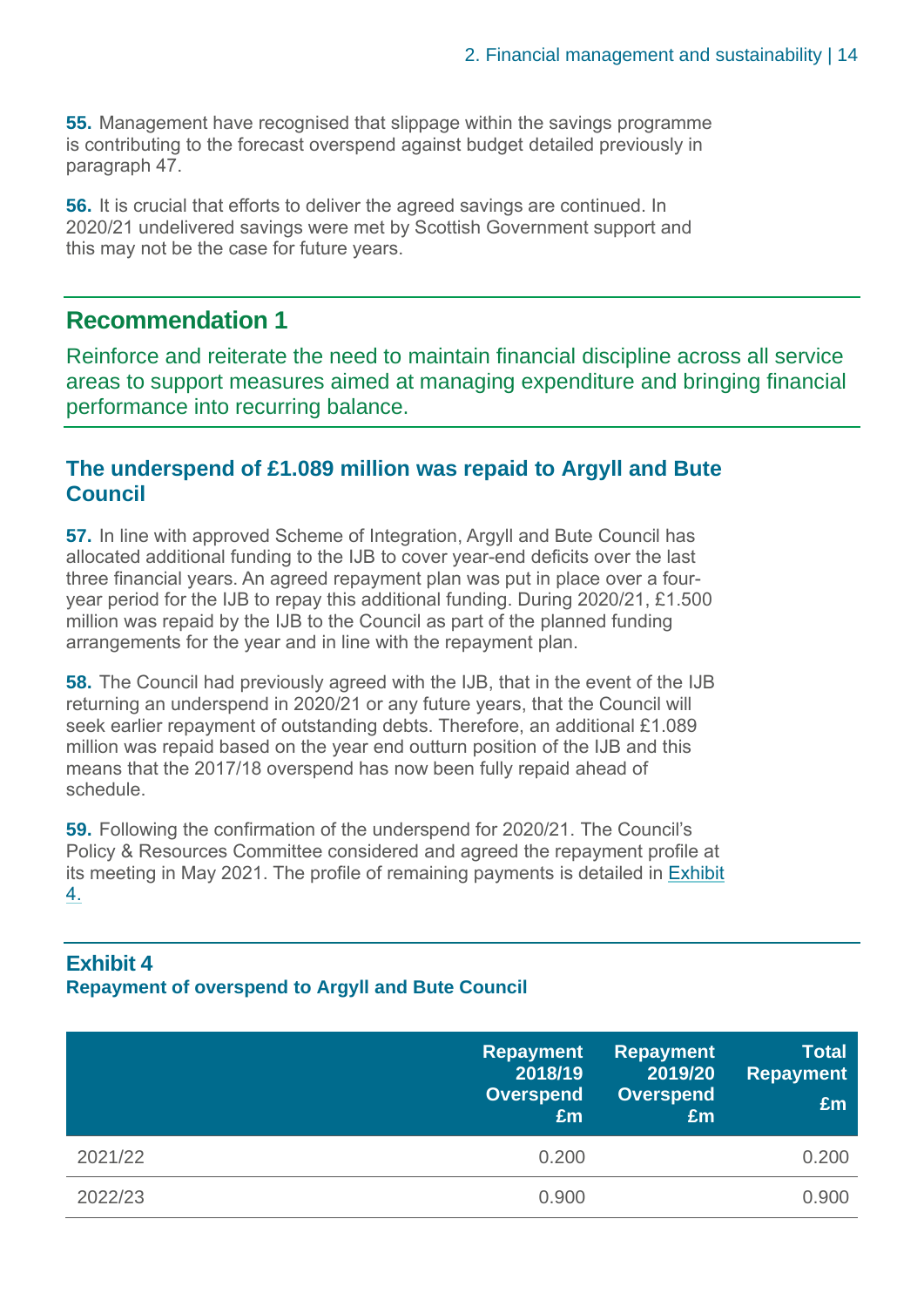| 2023/24      | 0.493 | 0.407 | 0.900 |
|--------------|-------|-------|-------|
| 2024/25      |       | 0.759 | 0.759 |
| <b>Total</b> | 1.593 | 1.166 | 2.759 |

Source: Argyll and Bute Integration Joint Board

#### **Earmarked Reserves increased by £5.981 million in 2020/21**

**60.** The IJB operates one reserve, a General Fund reserve which is a resource backed reserved to be used to fund expenditure. The General Fund had a closing balance of £6.586 million as at 31 March 2021. This was an increase of £5.981 million from the prior year.

**61.** A new earmarked reserve was created in year for Covid-19 support. As outlined in paragraph 40, £2.750 million of this is for Scottish Government funding which was carried forward into 2021/22. An earmarked reserve of £1.793 million for Primary Care Transformation is the second largest earmarked balance. The outturn surplus of £1.089 million is after the transfers to these reserves.

#### **Financial systems of internal control operated effectively**

**62.** The IJB is reliant on the systems of its partner bodies, NHS Highland and Argyll and Bute Council, for its key financial systems, including ledger and payroll. All IJB transactions are processed through the respective partners' systems and all controls over these systems are within the partner bodies, rather than the IJB.

**63.** As part of our audit approach, we sought assurances from the external auditor of NHS Highland and Argyll and Bute Council (in accordance with ISA (UK) 402) and confirmed there were no weaknesses in the systems of internal controls for either the health board or the council.

#### **Standards of conduct and arrangements for the prevention and detection of fraud and error are appropriate**

**64.** The IJB does not maintain its own policies relating to the prevention and detection of fraud and error but instead depends on those in place at its partnership bodies. We reviewed the arrangements in place at Argyll and Bute Council and NHS Highland and found them to be adequate. The IJB has a Code of Conduct in place to which members subscribe and the Members' Registers of Interest is publicly available on the Board's website.

**65.** Appropriate arrangements are in place for the prevention and detection of fraud and error. We are not aware of any specific issues we require to bring to your attention.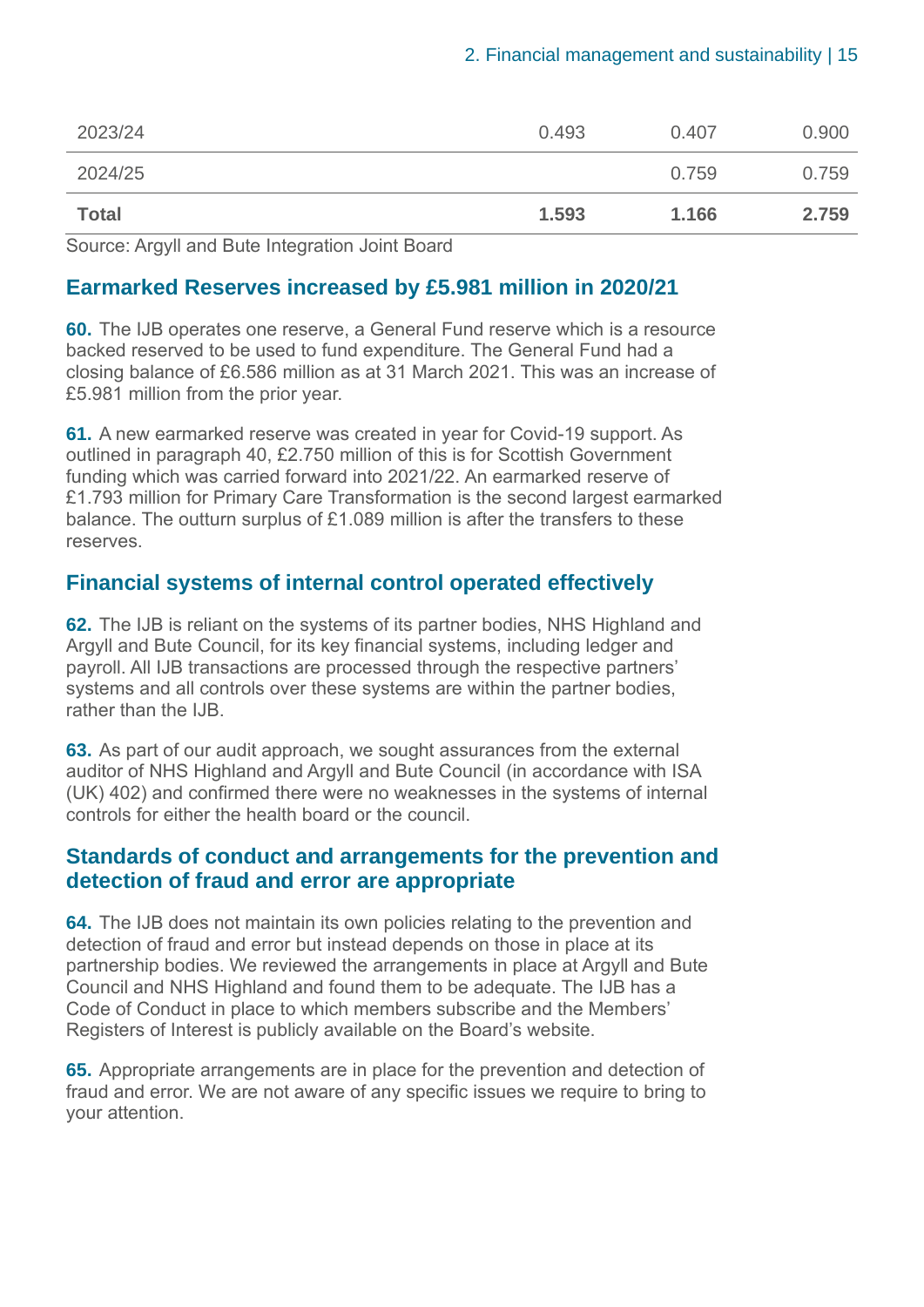### <span id="page-15-0"></span>**3. Governance, transparency, and Best Value**

The effectiveness of scrutiny and oversight and transparent reporting of information. Using resources effectively and continually improving services.

### **Main judgements**

The IJB has appropriate governance arrangements in place that support the scrutiny of decisions by the Board. Governance arrangements operating throughout the Covid-19 pandemic have been appropriate and operated effectively.

The IJB has put in place appropriate arrangements to demonstrate the achievement of Best Value.

Performance indicators and associated targets have been kept under review to ensure they reflect the impact of Covid-19 on methods of service delivery and the associated outcomes. The IJB should continue to regularly review these arrangements, to ensure key indicators remain appropriate.

#### **Governance arrangements operating throughout the Covid-19 pandemic have been appropriate and operated effectively**

**66.** The IJB has made changes to its governance arrangements in response to the pandemic. These have been detailed in the Annual Governance Statement in the annual accounts.

**67.** All IJB meetings and committees took place on via remote conferencing in 2020/21. Members of the public were able to attend meetings and the recording of the meeting was published alongside the minutes.

**68.** In March 2020, the IJB agreed a delegation of powers to the Chief Officer for the event of emergencies. These powers enabled the Chief Officer to instruct executive action on any matter for the duration of the Covid-19 emergency in consultation with the Chair or Vice Chair of the Board. Such matters would then be subsequently reported to the Board when possible. This delegation was not utilised in 2020/21, however it is still in place.

**69.** We concluded that the revised arrangements were appropriate and adequate under the current circumstances, and they support standards of good governance and accountability. Meetings continue to be held in a virtual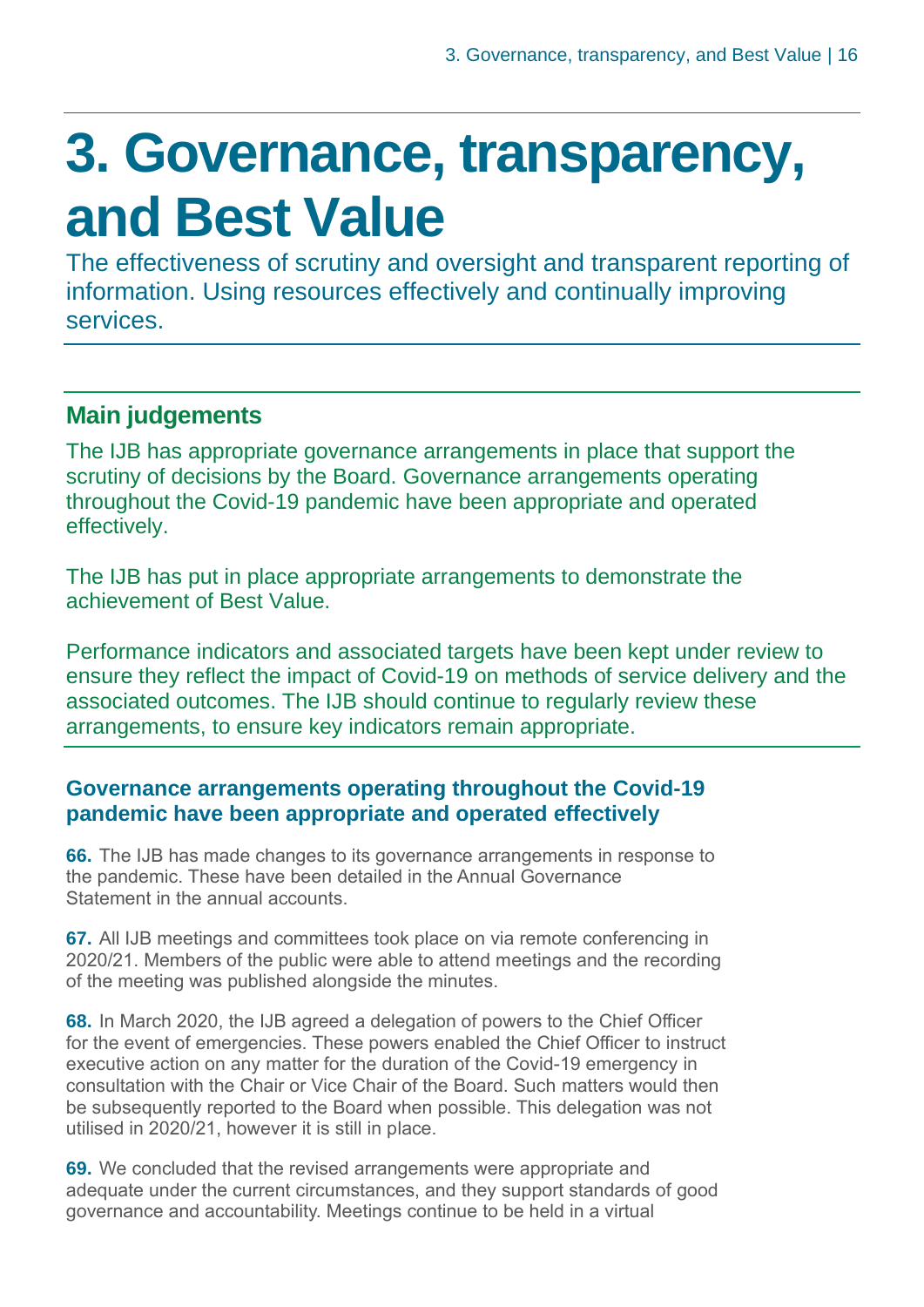environment, in line with Scottish Government guidance for safer workplaces during the pandemic.

#### **Changes in senior officers**

**70.** There have been changes to senior officers at the IJB. The Chief Officer left their post on 31 March 2021. The post was filled on an interim basis from 1 April until 3 May 2021 by the Deputy Chief Officer. Fiona Davies was appointed as Interim Chief Officer on 4 May 2021 for a period of up to one year. The IJB plan to undertake a recruitment process to recruit a new Chief Officer on a permanent basis.

**71.** The Chief Financial Officer left the IJB on 30 June 2021.The post was filled on an interim basis by the Deputy Chief Officer. A new Chief Finance Officer (James Gow) has been recruited and joined the IJB on 9 August 2021.

**72.** It was highlighted in Audit Scotland's [Local Government in Scotland](https://www.audit-scotland.gov.uk/uploads/docs/report/2021/nr_210126_local_government_finance.pdf)  [Financial Overview 2019/20 report](https://www.audit-scotland.gov.uk/uploads/docs/report/2021/nr_210126_local_government_finance.pdf) that instability of leadership continues to be a challenge for many IJBs in Scotland. There is a risk that the transformational changes may lose momentum with the changes in key officers.

#### **Recommendation 2**

Ensure strategic and operational arrangements continue to build momentum with transformational changes despite changes in key officers.

#### **Arrangements are in place to secure Best Value**

**73.** Integration Joint Boards have a statutory duty to have arrangements to secure Best Value. To achieve this, IJBs should have effective processes for scrutinising performance, monitoring progress towards their strategic objectives and holding partners to account.

**74.** The IJB has set out its approach to Best Value through a clear and concise statement within the Annual Governance Statement included in the 2020/21 annual accounts. Also, a short summary detailing progress against the eight best value themes was provided in the Annual Governance Statement.

**75.** The Annual Performance Report for 2019/20 was approved by the IJB on 25 November 2020 and sets out how the IJB went about fulfilling its obligations for Best Value in 2019/20. The Annual Performance Report for 2020/21 is scheduled to be approved by the IJB in November 2021.

#### **Review of Adult Social Care Services**

**76.** An independent review of adult social care services was published in February 2021. This was requested by the Scottish Government in September 2020 with the primary aim of the review being to recommend improvements to adult social care services in Scotland. The review made a number of recommendations including the set-up of a National Care Service for Scotland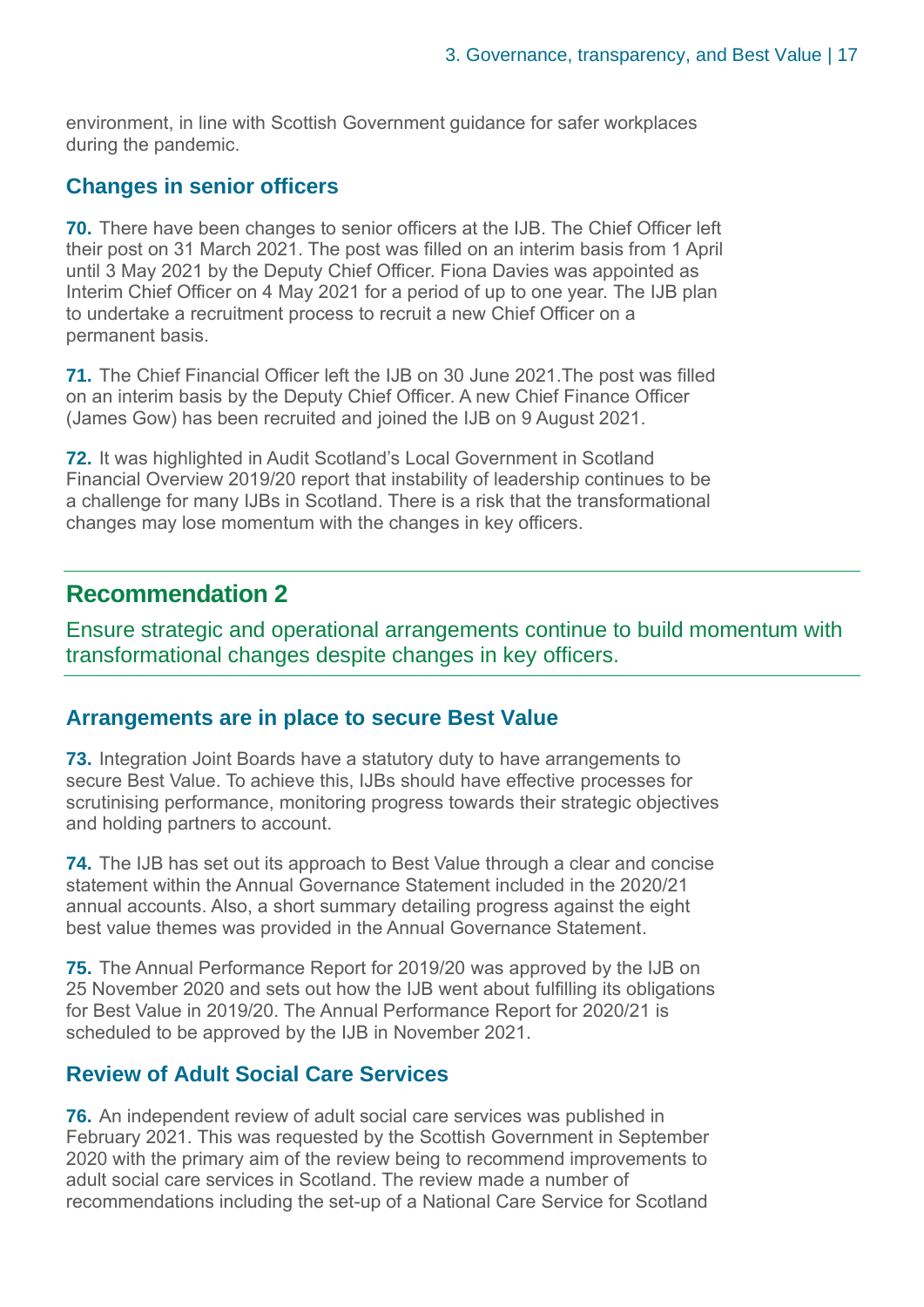that is equal to the NHS and that self-directed support must work better for people with decisions being based on their needs, rights, and preferences.

**77.** The IJB has reviewed the consultation document in detail and is in the process of formulating a response to the consultation. It is also actively engaged in discussions with key stakeholders, including Argyll & Bute Council and Highland Health Board in respect of the potential implications of the review.

#### **Performance management arrangements are effective with indicators and targets kept under review**

**78.** Performance reports are presented to the board on a quarterly basis. Performance reporting focussed on reporting against the National Health and Wellbeing Outcome Indicators.

**79.** The standard format performance reports were suspended between April to December 2020, given that indicators had been affected by the pandemic.

**80.** A report on performance was reviewed by the IJB at its meeting on 27 January 2021. At this meeting, the temporary suspension of reporting against the HSCP Health and Wellbeing Outcome Indicators was approved. Focus was also changed to reporting for Covid-19 activity and the remobilisation of health and social care services.

**81.** Although the normal performance reporting processes has been temporarily suspended, the IJB has ensured effective arrangements are in place for managing and reviewing performance. The IJB should continue to regularly review these arrangements, in particular to consider at what point the organisation should re-engage reporting against the HSCP Health and Wellbeing Outcome Indicators and to ensure key indicators remain appropriate.

#### **Recommendation 3**

Regularly review performance reporting arrangements, in particular to reconsider at what point the organisation should re-engage reporting against the HSCP Health and Wellbeing Indicators and to ensure key indicators remain appropriate.

#### **National performance audit reports**

**82.** Audit Scotland carries out a national performance audit programme on behalf of the Accounts Commission and the Auditor General for Scotland. During 2020/21 we published some reports which may be of direct interest to the IJB as outlined in [Appendix 3.](#page-25-0)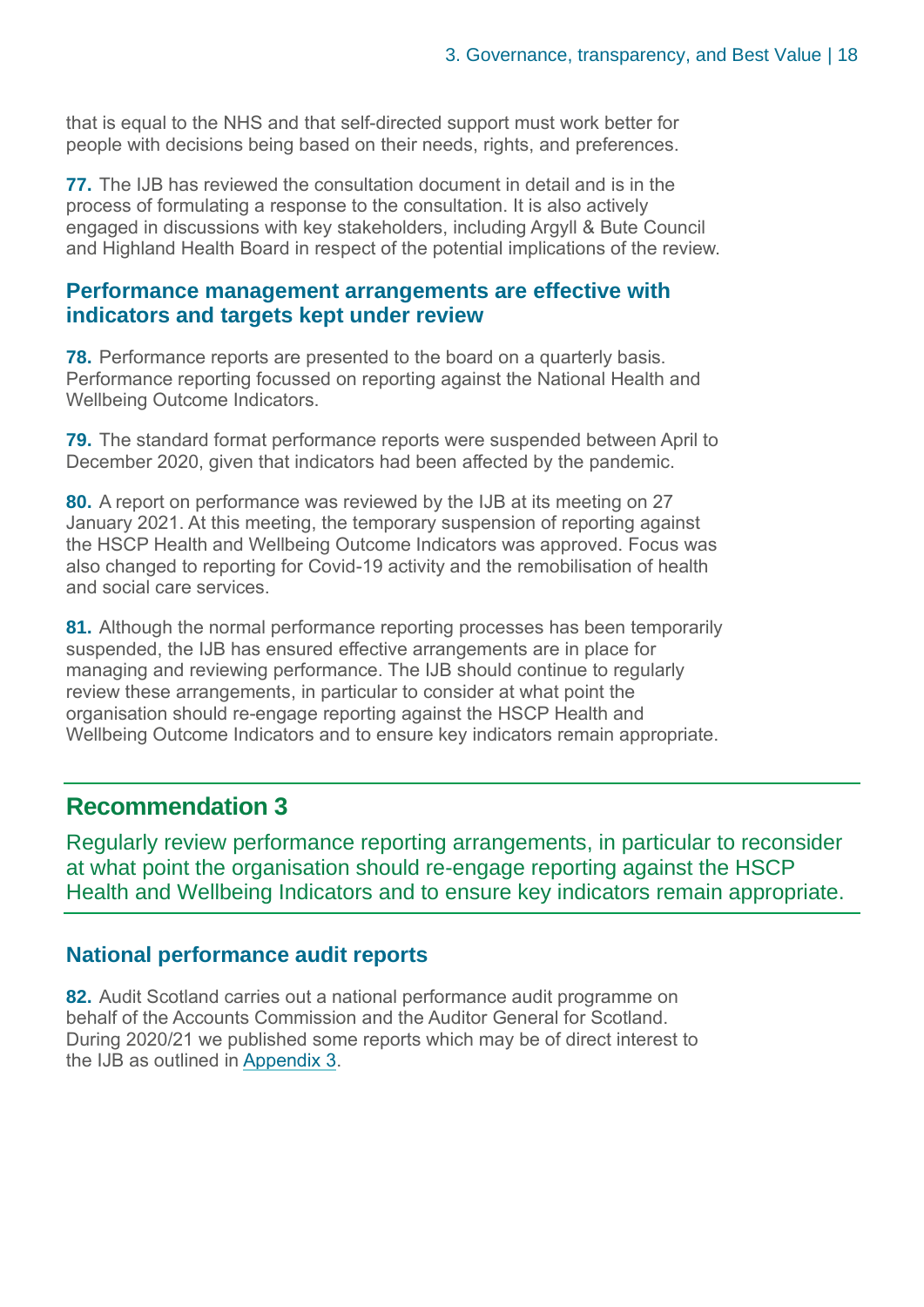### <span id="page-18-0"></span>**Appendix 1** Action plan 2020/21

#### **2020/21 recommendations**

| <b>Issue/risk</b>                                                                                                                                                                                                                                                                                                                                                                                                                                                                                                                                                                                              | <b>Recommendation</b>                                                                                                                                                                                                                               | <b>Agreed management</b><br>action/timing                                                                                                                                                                                                                                                                                                                                                                                                                                                                                                                                                                                                                                                                                                                                                                                                                                                                                                                        |
|----------------------------------------------------------------------------------------------------------------------------------------------------------------------------------------------------------------------------------------------------------------------------------------------------------------------------------------------------------------------------------------------------------------------------------------------------------------------------------------------------------------------------------------------------------------------------------------------------------------|-----------------------------------------------------------------------------------------------------------------------------------------------------------------------------------------------------------------------------------------------------|------------------------------------------------------------------------------------------------------------------------------------------------------------------------------------------------------------------------------------------------------------------------------------------------------------------------------------------------------------------------------------------------------------------------------------------------------------------------------------------------------------------------------------------------------------------------------------------------------------------------------------------------------------------------------------------------------------------------------------------------------------------------------------------------------------------------------------------------------------------------------------------------------------------------------------------------------------------|
| 1. Financial Sustainability<br>The IJB has a medium-term<br>financial plan in place and the<br>projected budget gap for the<br>three-year period of 2022/23<br>to 2024/25 is £19.382m with<br>a gap of £2.371m occurring<br>in 2022/23 under mid-range<br>scenario planning.<br>In the shorter term, as at 31<br>August 2021, the IJB is<br>forecasting an overspend of<br>£0.990m for 2021/22<br>primarily due to slippage in<br>delivering savings.<br><b>Risk</b><br>The IJB continues to fail to<br>operate within<br>agreed/planned budgets and<br>fails to meet savings targets<br>on a recurring basis. | Reinforce and reiterate<br>the need to maintain<br>financial discipline across<br>all service areas to<br>support measures aimed<br>at managing expenditure<br>and bringing financial<br>performance into<br>recurring balance.<br>Paragraphs 50-56 | <b>Management response: The IJB</b><br>recognises the importance of<br>operating in a financially<br>sustainable way. It continues to<br>prioritise service transformation<br>and its efficiency savings<br>programme in order to achieve<br>this. Ensuring this is<br>communicated and understood<br>throughout the management<br>structure is an on-going priority.<br>The current year performance,<br>and longer-term financial outlook<br>will be formally discussed<br>monthly at ELT. This, along with<br>engagement between budget<br>holders, service improvement<br>officers and finance teams<br>ensure on-going robust monthly<br>reporting and review of financial<br>performance. A collaborative<br>approach to the development of<br>new savings proposals will also<br>help ensure principles of good<br>financial management are<br>embedded.<br><b>Responsible officer: Head of</b><br>Finance & Transformation<br>Agreed date: 31 March 2022 |
| 2. Governance – Changes<br>to Key Officers                                                                                                                                                                                                                                                                                                                                                                                                                                                                                                                                                                     | The IJB should ensure<br>they continue to build                                                                                                                                                                                                     | <b>Management response: The risk</b><br>in respect of turnover of key staff                                                                                                                                                                                                                                                                                                                                                                                                                                                                                                                                                                                                                                                                                                                                                                                                                                                                                      |
| There has been significant<br>changes in senior officers at<br>the IJB.                                                                                                                                                                                                                                                                                                                                                                                                                                                                                                                                        | momentum with<br>transformational changes<br>despite changes in key<br>officers.                                                                                                                                                                    | is recognised. Robust<br>governance systems and<br>processes are in place to ensure<br>that the Transformation agenda                                                                                                                                                                                                                                                                                                                                                                                                                                                                                                                                                                                                                                                                                                                                                                                                                                            |
| A new interim Chief Officer<br>joined the IJB in May 2021. A                                                                                                                                                                                                                                                                                                                                                                                                                                                                                                                                                   | Paragraphs 70-72                                                                                                                                                                                                                                    | continues to be prioritised.<br>Progress and reporting has                                                                                                                                                                                                                                                                                                                                                                                                                                                                                                                                                                                                                                                                                                                                                                                                                                                                                                       |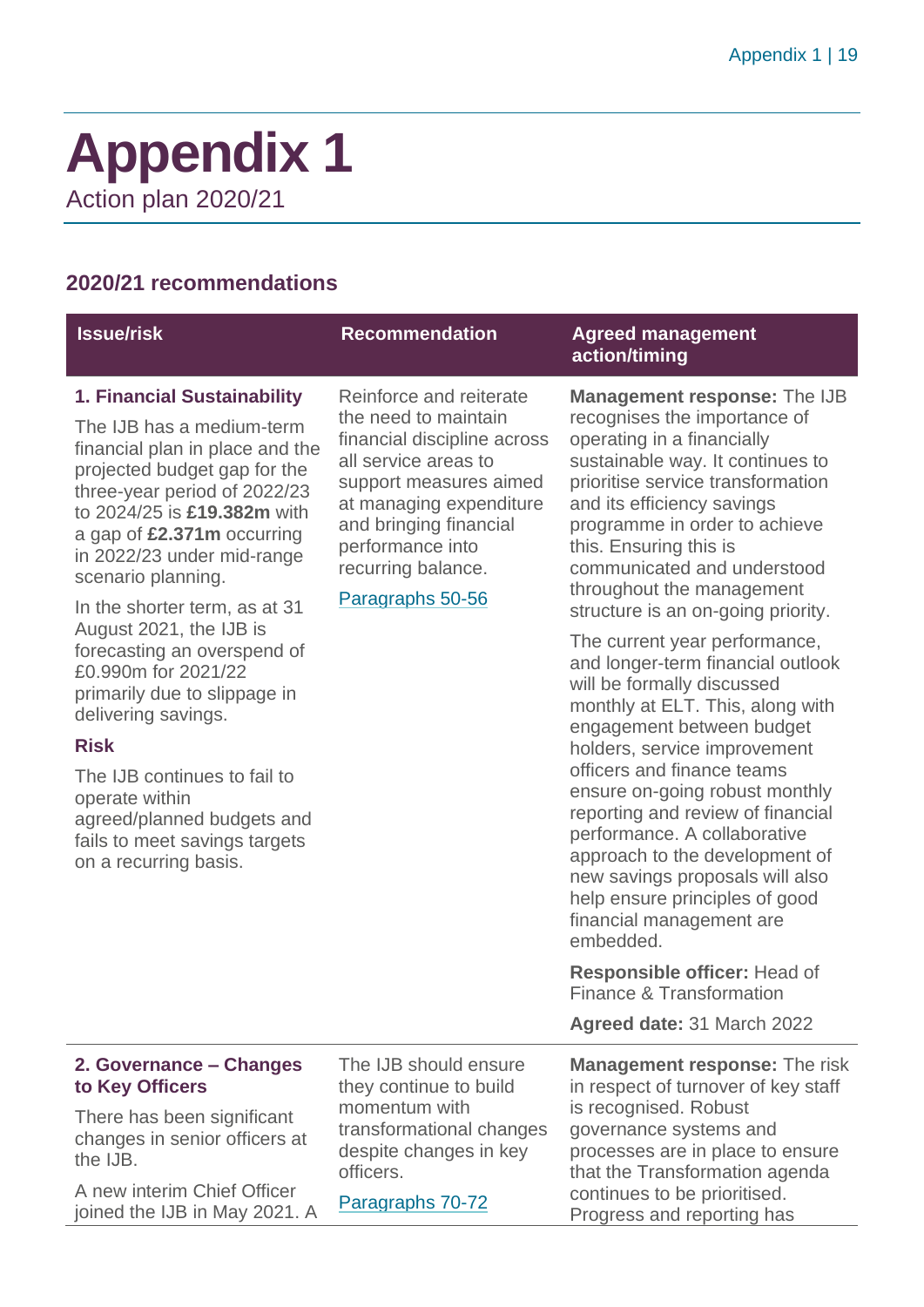#### Appendix 1 | 20

| <b>Issue/risk</b>                                                                                                                                                                                                | <b>Recommendation</b>                                                                                                                                                                                                                                   | <b>Agreed management</b><br>action/timing                                                                                                                                                                                                                                                                                              |
|------------------------------------------------------------------------------------------------------------------------------------------------------------------------------------------------------------------|---------------------------------------------------------------------------------------------------------------------------------------------------------------------------------------------------------------------------------------------------------|----------------------------------------------------------------------------------------------------------------------------------------------------------------------------------------------------------------------------------------------------------------------------------------------------------------------------------------|
| new Chief Financial Officer<br>joined the IJB in August<br>2021.                                                                                                                                                 |                                                                                                                                                                                                                                                         | continued as planned. Reviewing<br>programme priorities is<br>continuous as projects progress                                                                                                                                                                                                                                          |
| <b>Risk</b>                                                                                                                                                                                                      |                                                                                                                                                                                                                                                         | and new ones are identified. The<br>HSCP is operating a distributed                                                                                                                                                                                                                                                                    |
| There is a risk that changes<br>in key senior officers may<br>impact the momentum of<br>transformational changes.                                                                                                |                                                                                                                                                                                                                                                         | model in respect of the<br>leadership of key workstreams,<br>progress is therefore not<br>dependent upon a small number<br>of individuals.                                                                                                                                                                                             |
|                                                                                                                                                                                                                  |                                                                                                                                                                                                                                                         | The Transformation programme<br>will be reviewed by the<br>management team to ensure it<br>remains appropriate, that there is<br>ownership of it and that it aligns<br>with the revised Strategic Plan.                                                                                                                                |
|                                                                                                                                                                                                                  |                                                                                                                                                                                                                                                         | Responsible officer: Head of<br>Finance & Transformation                                                                                                                                                                                                                                                                               |
|                                                                                                                                                                                                                  |                                                                                                                                                                                                                                                         | Agreed date: 31 January 2022                                                                                                                                                                                                                                                                                                           |
| <b>3. Performance Reporting</b>                                                                                                                                                                                  | Regularly review                                                                                                                                                                                                                                        | <b>Management response: The</b>                                                                                                                                                                                                                                                                                                        |
| Standard performance<br>reporting has been revised<br>due to the Covid-19<br>pandemic. The IJB have<br>temporarily suspended<br>performance reporting<br>against the HSCP Health and<br><b>Wellbeing Outcome</b> | performance reporting<br>arrangements, in<br>particular to reconsider at<br>what point the<br>organisation should re-<br>engage reporting against<br>the HSCP Health and<br>Wellbeing Indicators and<br>منابعات والمستوات والمستنقل والمستحدث والمستحدة | HSCP has continued to monitor<br>performance in respect of key<br>indicators in line with national<br>priorities during the pandemic. A<br>new integrated performance<br>reporting framework has been<br>developed. This is due to be<br>implemented in early 2022. This<br>والملازم والمستنقل والمستنقص والمستنبذ والمستنقل والمستحدث |

remain appropriate Paragraphs 78-81

to ensure key indicators

Indicators. Focus was

19 activity and the

social care services.

There is a risk that

**Risk** 

changed to reporting Covid-

remobilisation of health and

performance reporting is not tailored effectively following the Covid-19 pandemic.

implemented in early 2022. This framework will ensure that the HSCP monitors and reports on performance against key indicators and national priorities in a comprehensive and flexible way.

**Responsible officer:** Head of Strategic Planning, Performance and Technology

**Agreed date:** 31 March 2022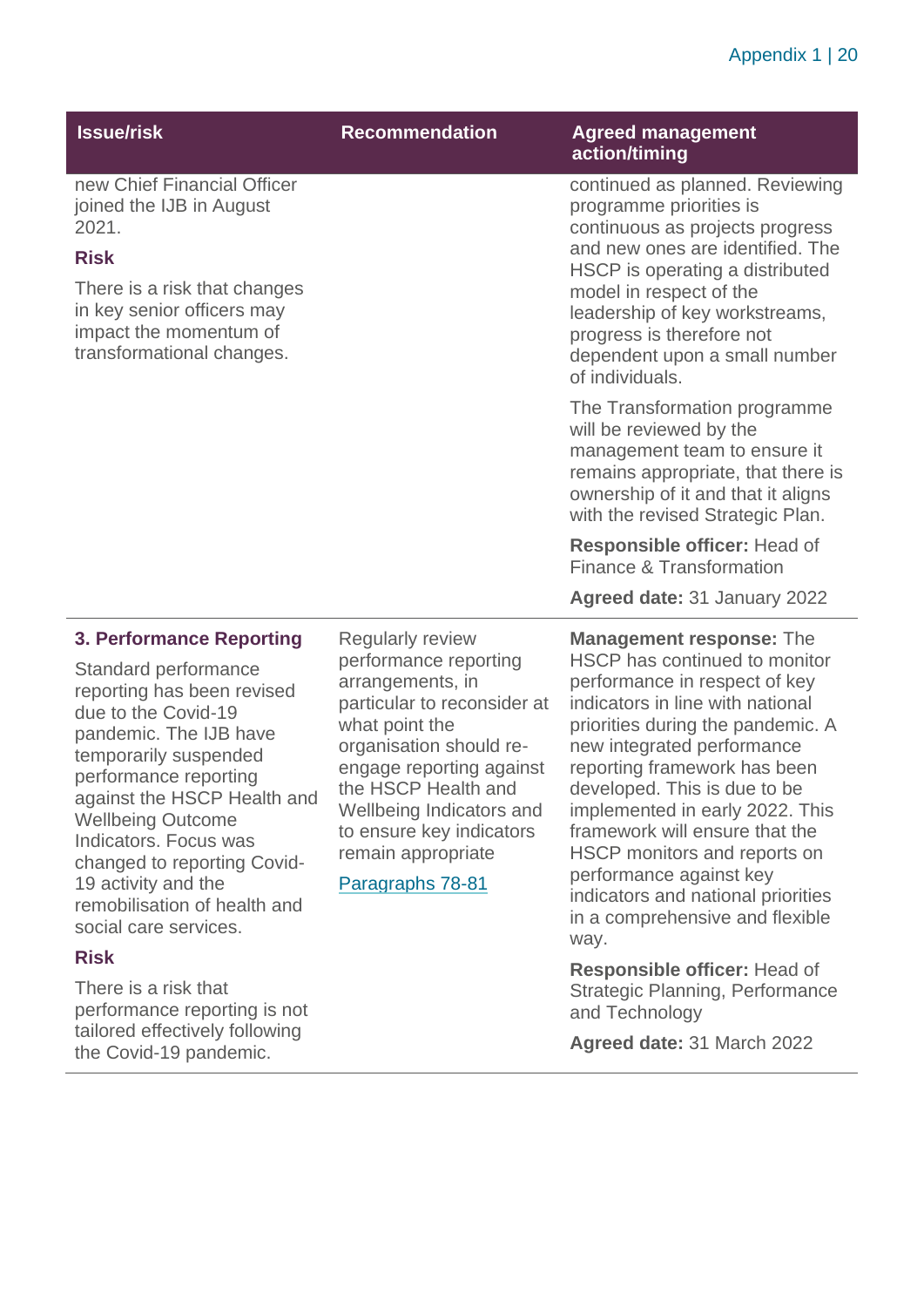#### **Follow-up of prior year recommendations**

| <b>Issue/risk</b>                                                                                                                                                                                                                                                                                                                                                           | <b>Recommendation</b>                                                                                                                                                                                                        | <b>Agreed management</b><br>action/timing                        |
|-----------------------------------------------------------------------------------------------------------------------------------------------------------------------------------------------------------------------------------------------------------------------------------------------------------------------------------------------------------------------------|------------------------------------------------------------------------------------------------------------------------------------------------------------------------------------------------------------------------------|------------------------------------------------------------------|
| <b>1. Financial Sustainability</b><br>The IJB budget in 2019/20<br>was overspent for the third<br>consecutive year in a row<br>primarily due to slippage in<br>delivering savings.<br><b>Risk</b><br>The IJB continues to<br>overspend and is unlikely to<br>achieve financial balance in<br>the medium term.                                                               | Reinforce and reiterate the<br>need to maintain financial<br>discipline across all service<br>areas to support measures<br>aimed at managing<br>expenditure and bringing<br>financial performance into<br>recurring balance. | Ongoing/Superseded - See<br>Appendix 1 - Action plan<br>point 1. |
| 2. Savings Plans<br>Savings are not being<br>delivered at enough pace to<br>achieve recurring financial<br>balance. The position was<br>exacerbated by the need to<br>prioritise the response to<br>Covid-19 resulting in less<br>focus on savings delivery.<br><b>Risk</b><br>Savings deliver continue to<br>fall behind target.                                           | Inject more pace and vigour<br>into actions designed to<br>deliver savings in line with<br>financial plans and to support<br>efforts aimed at achieving<br>financial balance.                                                | Ongoing/Superseded - See<br>Appendix 1 – Action plan<br>point 1. |
| 3. Efficiency savings<br>The finance report submitted<br>to the IJB at its March 2019<br>meeting forecast that the<br>budget gaps for 2020/21 and<br>2021/22 were £7.0 million<br>and £14.3 million<br>respectively. Savings plans<br>have yet to be fully developed<br>to address these gaps.<br><b>Risk</b><br>The IJB may not be able to<br>identify and deliver covinge | As a priority, the IJB should<br>develop and agree savings<br>plans to bridge funding gaps<br>in the medium term.                                                                                                            | Ongoing/Superseded - See<br>Appendix 1 - Action plan<br>point 1. |

identify and deliver savings plans that will cover funding gaps in the medium-term.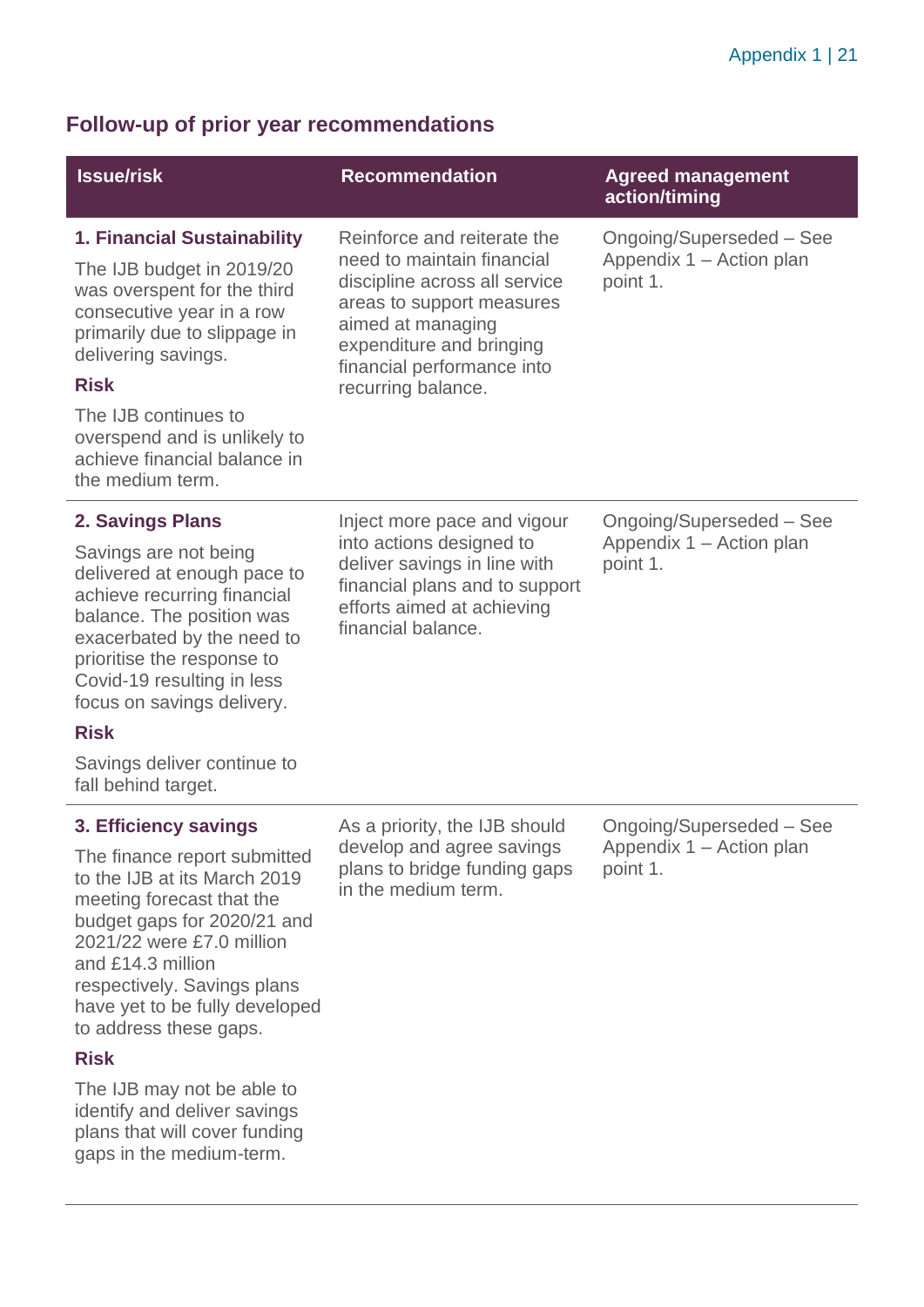#### Appendix 1 | 22

| <b>Issue/risk</b>                                                                                                                                                             | <b>Recommendation</b>                                                                                | <b>Agreed management</b><br>action/timing                                                                                                      |
|-------------------------------------------------------------------------------------------------------------------------------------------------------------------------------|------------------------------------------------------------------------------------------------------|------------------------------------------------------------------------------------------------------------------------------------------------|
| 4. Workforce Planning<br>In previous years we have<br>reported that the IJB needs to<br>develop an overarching<br>workforce plan. A workforce<br>plan has yet to be finalised | Workforce planning should be<br>progressed and integrated<br>with service and financial<br>planning. | Ongoing<br><b>Management respons</b><br>interim workforce plan I<br>been prepared and sub<br>to the Scottish Governr<br>Further development of |

service plans. **Risk**

and approved. Also, such a plan cannot be developed in isolation but needs to be integrated with financial and

In the absence of integrated planning, the IJB will be unable to manage its staff resources effectively.

**sponse: An** e plan has nd submitted invernment ment of the plan is being progressed in partnership with NHS Highland.

Additionally, workforce establishment setting is underway in respect of the Safe Staffing Act requirements. New staffing structures are also being implemented in respect of the Primary Care Improvement programme.

Robust processes are in place to ensure that the budget is aligned to staffing establishments. Staff spend against budget, recruitment, vacancy savings and the use of supplementary staffing are all monitored and managed robustly.

Agreed action is to further develop the workforce plan.

**Responsible officer:** Head of People Planning, Analytics and Reward

**Agreed date:** 30 June 2022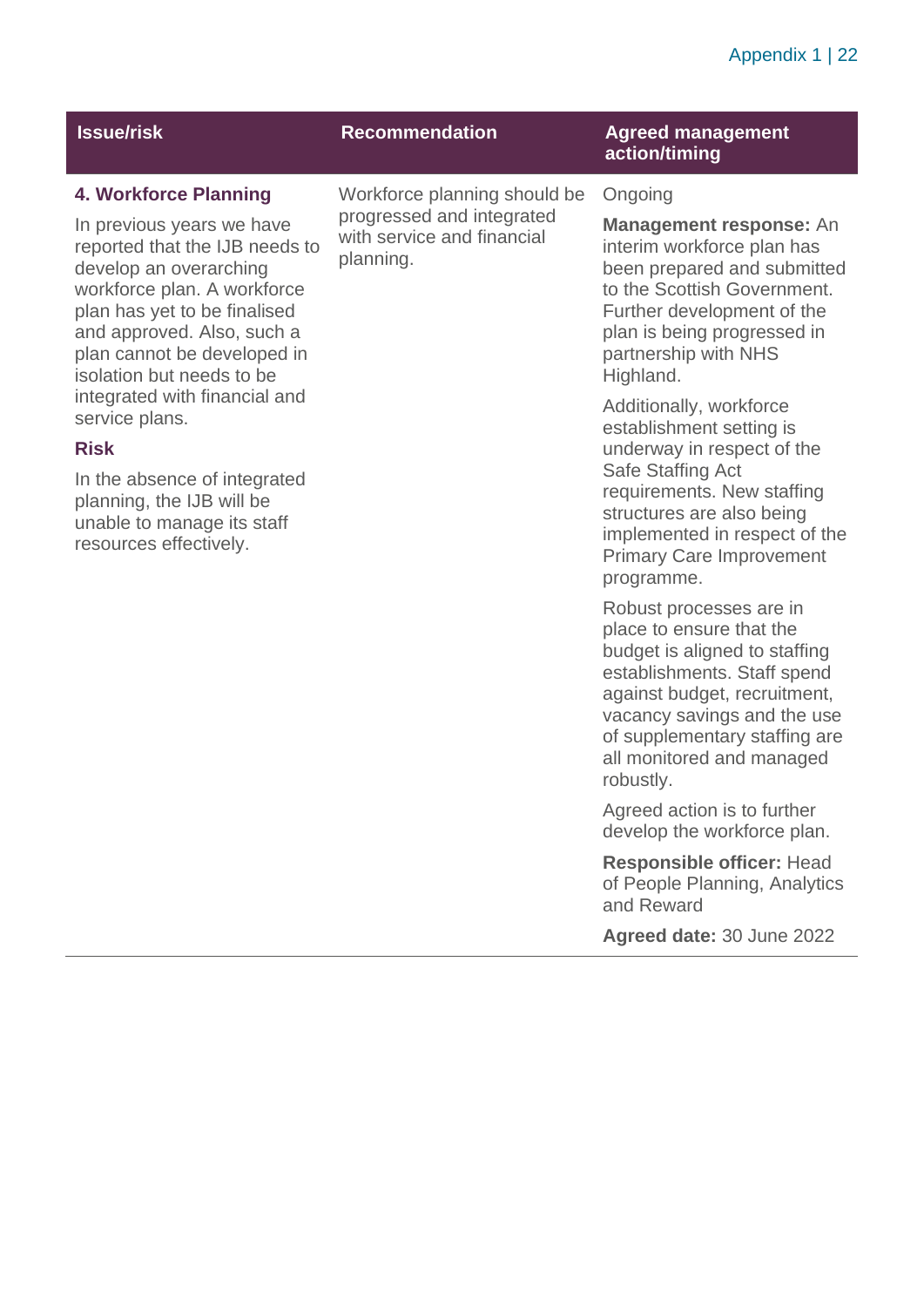### <span id="page-22-0"></span>**Appendix 2**

Significant audit risks identified during planning

The table below sets out the audit risks we identified during our planning of the audit and how we addressed each risk in arriving at our conclusion. The risks are categorised between those where there is a risk of material misstatement in the annual report and accounts and those relating our wider responsibility under the Code of Audit Practice.

#### **Risks of material misstatement in the financial statements**

| <b>Audit risk</b>                                                                                                                                                                                   | <b>Assurance procedure</b>                                                                                                                                       | <b>Results and conclusions</b>                                                                                                                                        |
|-----------------------------------------------------------------------------------------------------------------------------------------------------------------------------------------------------|------------------------------------------------------------------------------------------------------------------------------------------------------------------|-----------------------------------------------------------------------------------------------------------------------------------------------------------------------|
| 1. Risk of material<br>misstatement due to fraud<br>caused by the management                                                                                                                        | Detailed testing of journals<br>including authorisation and<br>approval.                                                                                         | Significant journals<br>processed by the IJB were<br>reviewed, with no issues                                                                                         |
| override of controls<br>International Auditing                                                                                                                                                      | Review of accounting<br>estimates.                                                                                                                               | identified.<br>No significant accounting                                                                                                                              |
| Standards require that audits<br>are planned to consider the<br>risk of material misstatement                                                                                                       | Focussed testing of accruals<br>and prepayments.                                                                                                                 | estimates were made by the<br>IJB in the preparation of the<br>annual accounts.                                                                                       |
| in the financial statements<br>caused by fraud, which is<br>presumed to be a significant<br>risk in any audit. This<br>includes the risk of fraud due<br>to the management override<br>of controls. | Evaluation of significant<br>transactions that are outside<br>the normal course of<br>business.                                                                  | Testing of regularity and cut-<br>off assertions as well as<br>accruals and prepayments<br>was carried out by the                                                     |
|                                                                                                                                                                                                     | Substantive testing of cut-off<br>procedures at the year-end to<br>confirm that income and<br>expenditure are accounted<br>for in the correct financial<br>year. | external auditors of the IJB's<br>partner bodies. No issues<br>were identified which would<br>have an impact on the<br>processing of IJB<br>transactions or our audit |

approach.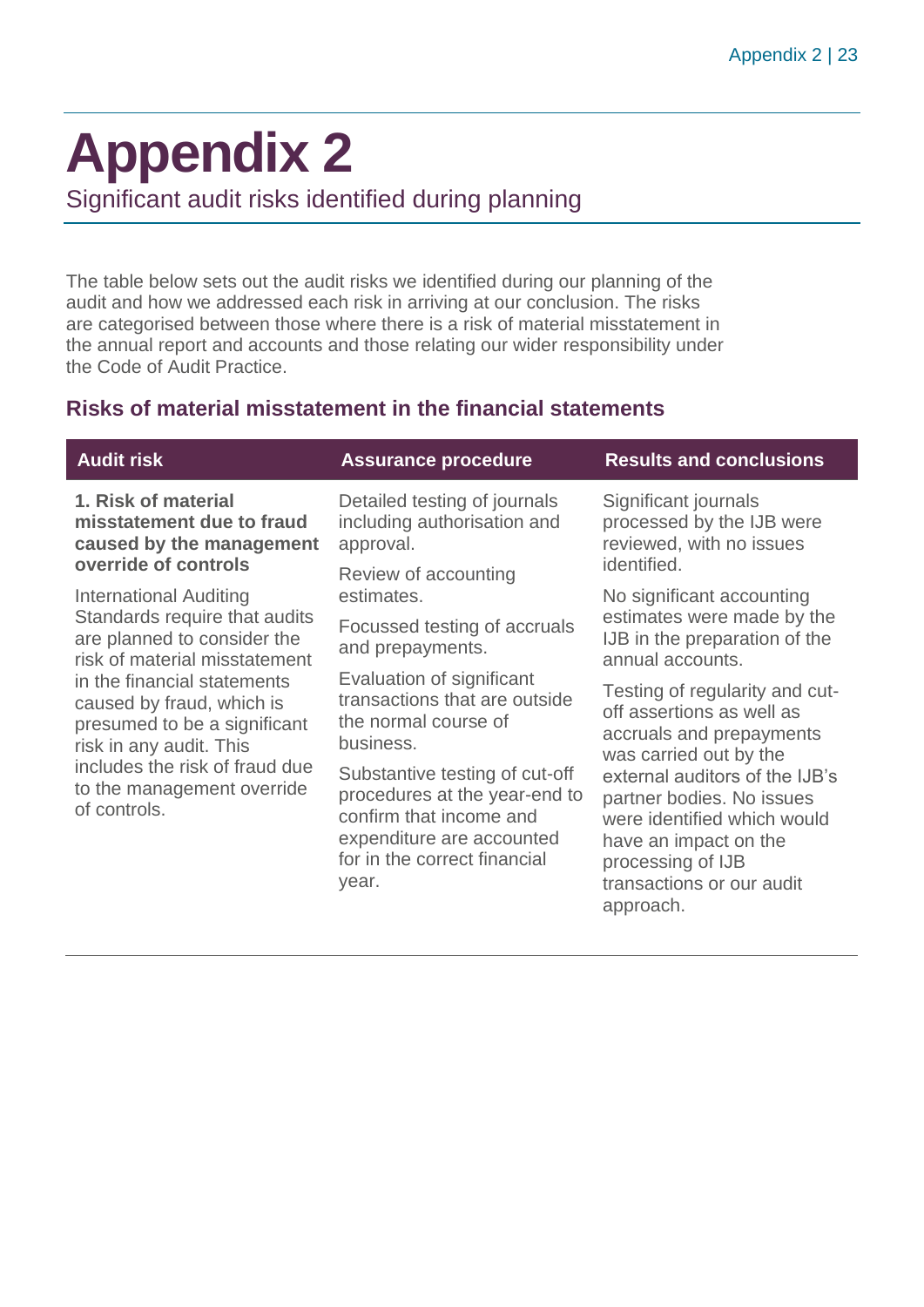#### **Risks identified from the auditor's wider responsibility under the Code of Audit Practice**

#### **Audit risk Assurance procedure Results and conclusions 2. Financial Management** The forecast outturn position (as at 28 February 2021) for 2020**/**21 is a predicted underspend of **£2.016m**. **This consists of a Social Work underspend of £295k and a Health underspend of £1.721m.**  While the IJB is projecting to deliver an underspend for the first time in four years, there is still considerable uncertainty around the ongoing financial impact of the pandemic. A savings plan is in place which is monitored by the Board. As at February 2021, **£6.318m** (61%) of the 2021/22 savings target of **£10.386** has been delivered. The projected savings for 2020/21 are **£7.661m** (74%). Review and assess progress in delivering the Financial Recovery Plan. Assess the impact of grip and control measures in improving the financial position. Monitor savings plans to assess progress in delivering savings. Budget monitoring reports were presented regularly to meetings of the IJB and the Finance and Policy Committee. There was a year-end underspend of £1.089 million. However, there was a shortfall in savings delivery of £2.649 million which was covered in full by Scottish Government Covid-19 support. Challenges still exist going forward. **3. Financial Sustainability** The IJB has a medium-term financial plan in place and the projected budget gap for the three-year period of 2021/22 to 2023/24 is **£9.446m** with a gap of **£4.134m** occurring in 2021/22 under mid-range scenario planning. As per Audit Scotland's **[Local](https://www.audit-scotland.gov.uk/uploads/docs/report/2021/nr_210126_local_government_finance.pdf)  [Government in Scotland](https://www.audit-scotland.gov.uk/uploads/docs/report/2021/nr_210126_local_government_finance.pdf)  [Financial Overview 2019/20](https://www.audit-scotland.gov.uk/uploads/docs/report/2021/nr_210126_local_government_finance.pdf)**, the impacts of Covid-19 could be significant and the medium-term financial plans Continue to assess and review financial plans to ensure that due consideration is given to the impact of Covid-19 on financial planning. The IJB continues to operate on a three-year, medium-term financial plan. A revised plan was approved by the committee in June 2021 covering the period 2022/23 to 2024/25. Considering the above, and the fact that the IJB is funded on an annual basis, the medium-term financial planning in place is appropriate. Longer-term financial planning should remain as an

will need to be revised to

reflect this.

ambition for the IJB's financial sustainability.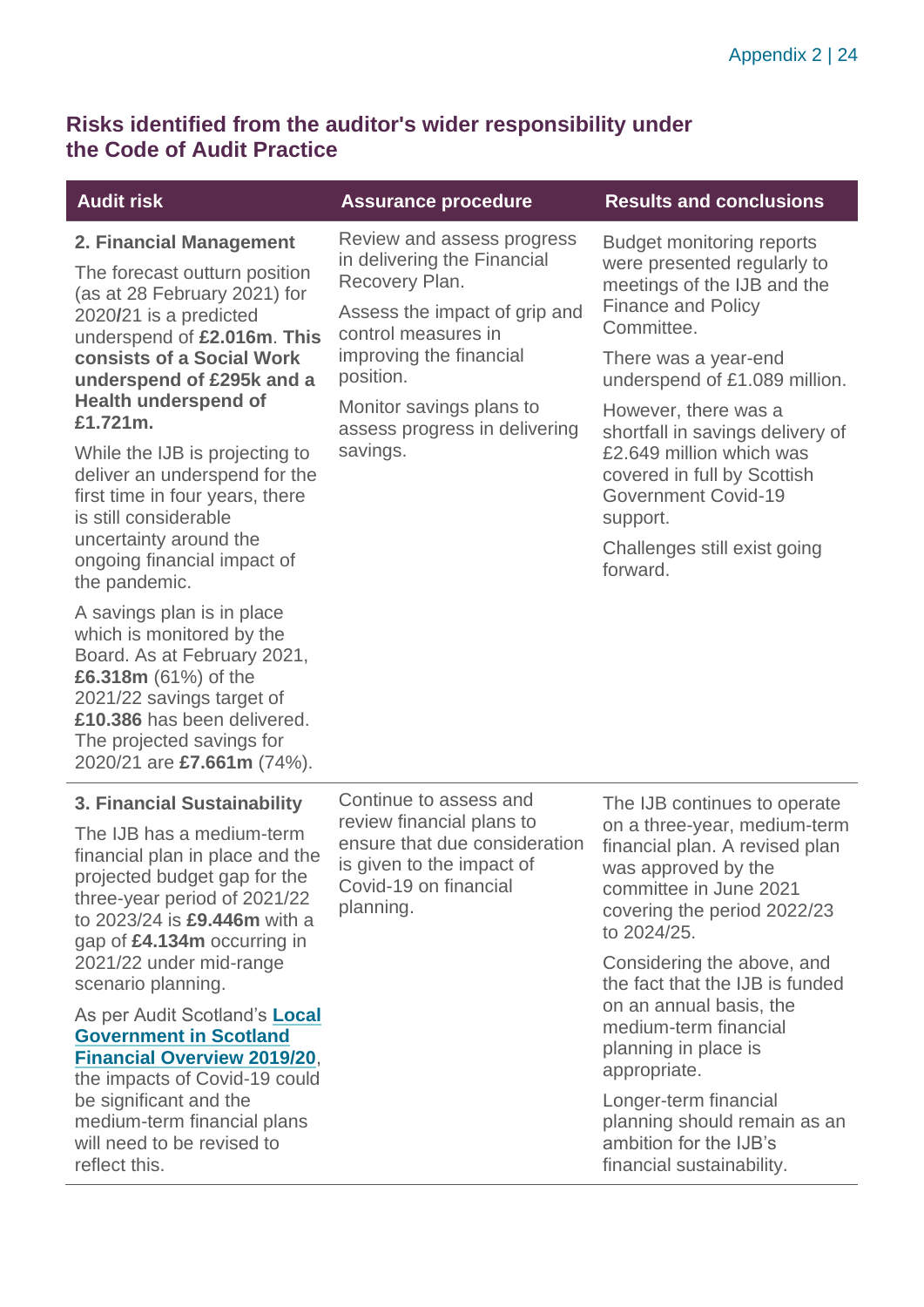| Audit risk |  |
|------------|--|
|------------|--|

**4. Governance – changes to key officers**

The Chief Officer and Chief Financial Officer are leaving the IJB in March and June of 2021, respectively. There is a risk that the transformational changes may lose momentum with the change in key officers.

Maintaining the momentum is crucial for the IJB as part of its commitment to continuous improvement.

Assess progress in recruiting and onboarding Chief Officer and Chief Financial Officer.

Review and consider matters reported to the Finance & Policy Committee and the Board, relating to transformation and delivery of savings.

#### **Assurance procedure Results and conclusions**

A new interim Chief Officer joined the IJB in May 2021.

A new Chief Financial Officer joined the IJB in August 2021.

The IJB should ensure they continue to build momentum with transformational changes despite changes in key officers.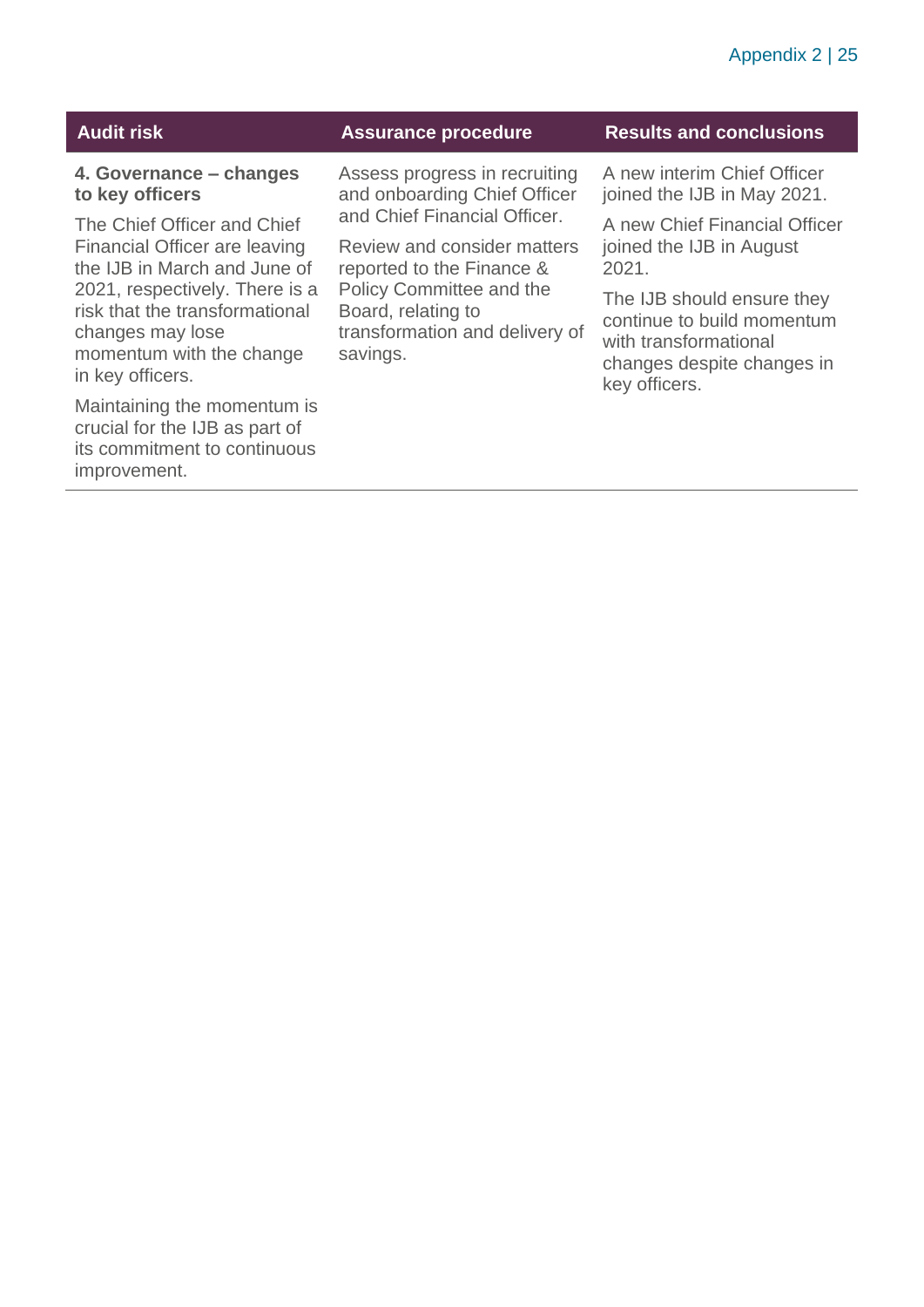## <span id="page-25-0"></span>**Appendix 3**

Summary of national performance reports 2020/21

**June** [Local government in Scotland Overview 2020](https://www.audit-scotland.gov.uk/report/local-government-in-scotland-overview-2020)

July [The National Fraud Initiative in Scotland 2018/19](https://www.audit-scotland.gov.uk/report/the-national-fraud-initiative-in-scotland-201819)

January [Digital progress in local government](https://www.audit-scotland.gov.uk/report/digital-progress-in-local-government) [Local government in Scotland: Financial overview 2019/20](https://www.audit-scotland.gov.uk/report/local-government-in-scotland-financial-overview-201920)

February [NHS in Scotland 2020](https://www.audit-scotland.gov.uk/report/nhs-in-scotland-2020)

March [Improving outcomes for young people through school education](https://www.audit-scotland.gov.uk/report/improving-outcomes-for-young-people-through-school-education)